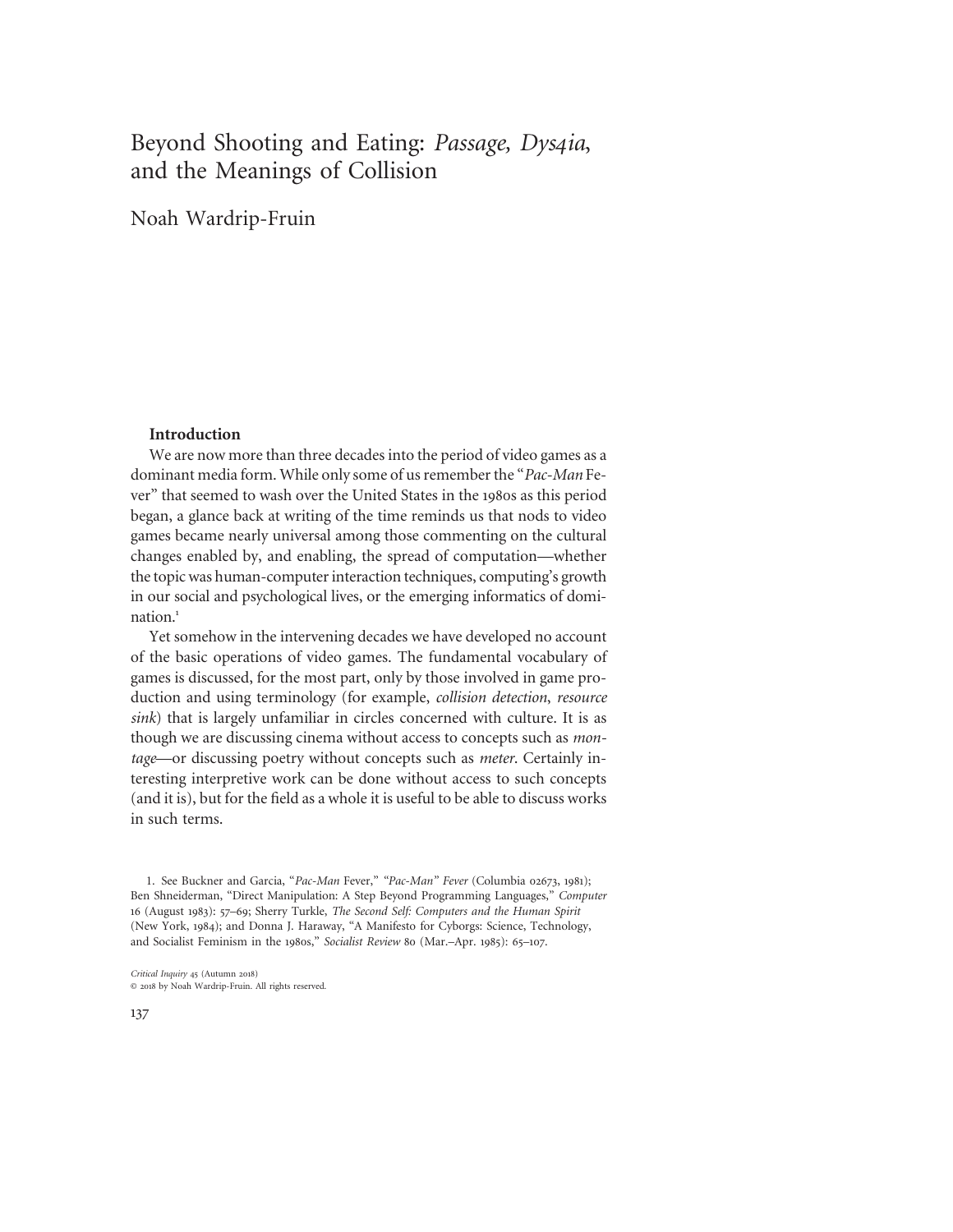In the case of video games, the lack of such concepts may have seemed of little concern. If we think of games such as Pac-Man (1980) or Missile Command (1980), the most useful interpretive frames might be those focused on the embodied performances of players or the militarized national imaginations that gave birth to fantasies such as the "Star Wars" missile defense system. But now, especially in the last decade, we have seen the growing prominence of other kinds of games, grouped by names such as art games, indie games, documentary games, persuasive games, and so on. These games are doing urgent cultural work—and speaking to those for whom video games are the form of media in which they invest the most time and energy. And many of these games function by employing the fundamental vocabulary established by games of an earlier era, using it to produce vastly different experiences from the competitions of shooting and eating found in 1980s arcades.

To understand these games, we must grapple with this fundamental vocabulary of games. We must begin to have a language for discussing this vocabulary and how it functions both for familiar, mainstream video games and for new, strange, marginal games. This essay primarily approaches this work through two autobiographical games—the memento mori Passage  $(2007)$  and the transition story *Dysqia* (2012). By examining them closely, we can see how they adopt and shift—and thereby reveal—the key strategies at work in video games from their beginnings.

This essay particularly builds upon prior work developing the concepts of operational logics and playable models to offer an account of how these strategies function. An operational-logics lens reveals that the fundamental vocabulary of games is made up of elements that cut across the usual categories used in discussing video games: computational processes (sometimes discussed as rules), audience communication (sometimes referred to as representation or fiction), and opportunities for play. My particular focus in this essay is on a particularly widespread logic: collision detection, used to communicate the "touch" of virtual objects. Given this focus, I discuss games that employ playable models of space. In particular, I am inter-

NOAH WARDRIP-FRUIN is professor of computational media at the University of California, Santa Cruz, where he codirects the Expressive Intelligence Studio, a technical and cultural research group. He is the author of Expressive Processing: Digital Fictions, Computer Games, and Software Studies (2009) and coeditor of books such as The New Media Reader (2003). His collaborative media projects have appeared in venues such as the Whitney Museum of American Art and the IndieCade festival.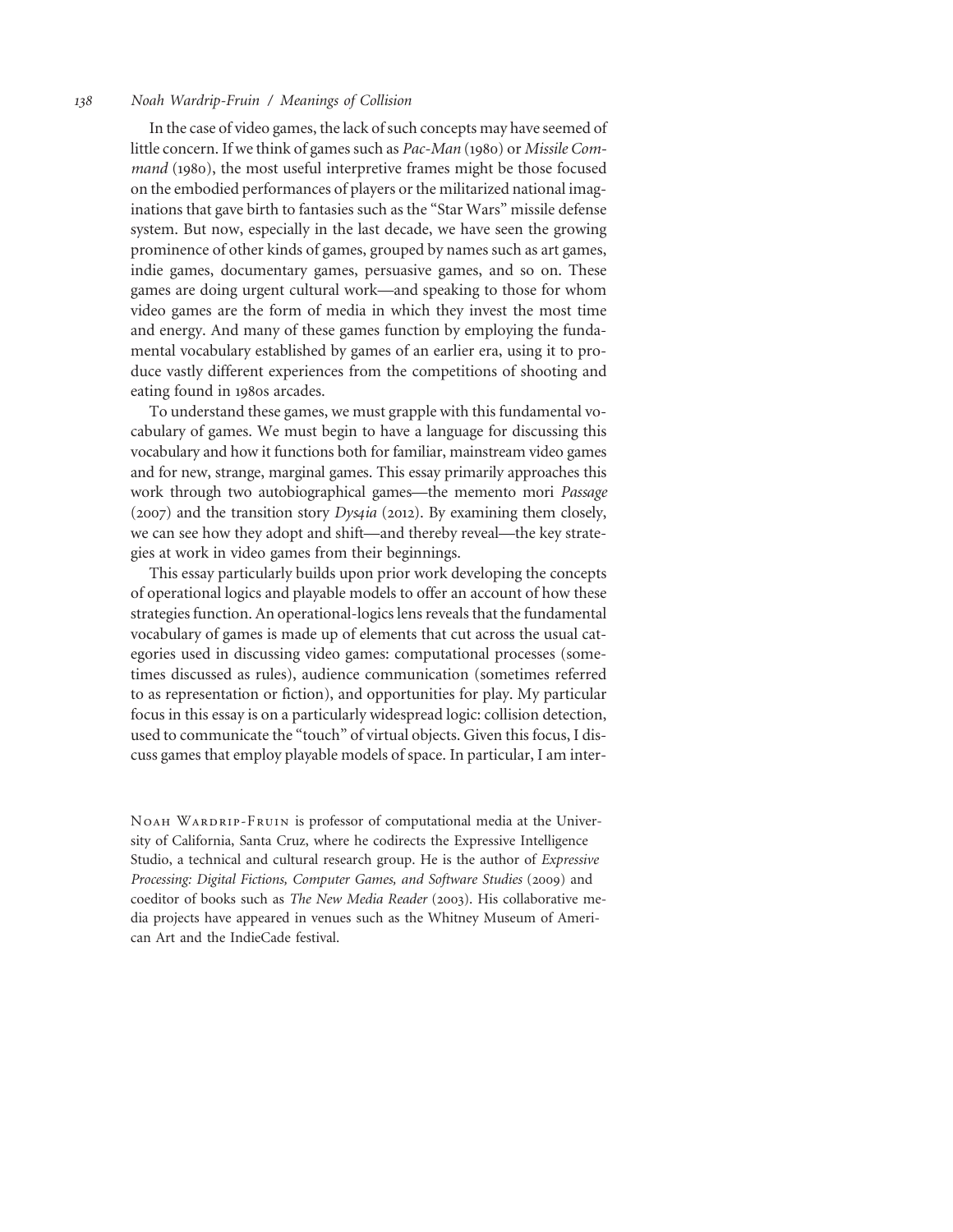ested in how games such as Passage and Dys4ia seek to use player experiences of collision to expand what collision and space are understood to mean—seeking to move beyond what was established in the early years of video game design and what is inherited from the forces that made these key logics and models available.

#### Passage

Jason Rohrer's Passage is a strange and powerful game.<sup>2</sup>

The game world is presented to the player as a horizontal strip with a deliberately simple, nostalgic art style. The first time I played, I went down, scrolling more of the game world into the visible strip, and discovered a familiar-feeling game world of abstract boundaries, shifting backgrounds, and the occasional iconic treasure chest that, when opened, sometimes provided a reward (fig. 1a). Many traditional game challenges were absent, however—there were no gaps to jump, no enemies to fight, no puzzles to solve. Getting the rewards required only locating them in the world and navigating my way to them. Frankly, I began to wonder what the fuss was about—a friend had recommended the game very highly.

Within a minute, a visual shift happened, and I began to notice something strange. The player character—what I've been referring to as "me" was no longer as far left in the game window. It had moved slightly rightward. And my character's visual presentation had also changed slightly, perhaps looking a bit older. This was the first of a series of shifts. I continued to move my character through the world, finding my way to treasures and discovering that as I walked my character to the right, new areas of the game world were revealed with different image patterns in the background.

Passage is a brief game, always lasting around five minutes. During my play I sought treasure at times and at others raced forward to find new areas (and to discover whether the game had a destination or goal), all the while with my character progressively shifting in a manner beyond my control taking positions further to the right in the scrolling window and represented by the image of an older and older man. Then suddenly, I was dead, the last position of my character replaced by an iconic tombstone.

This was certainly an unusual play experience, but I only began to grasp the full strangeness of Passage when I played again.

The first time I played, I had seen the trace of another person to the right of the first screen but then never encountered any other people. The second time, I walked straight toward the other person. When the player char-

<sup>2.</sup> See Passage, dev. Jason Rohrer (2007), hcsoftware.sourceforge.net/passage/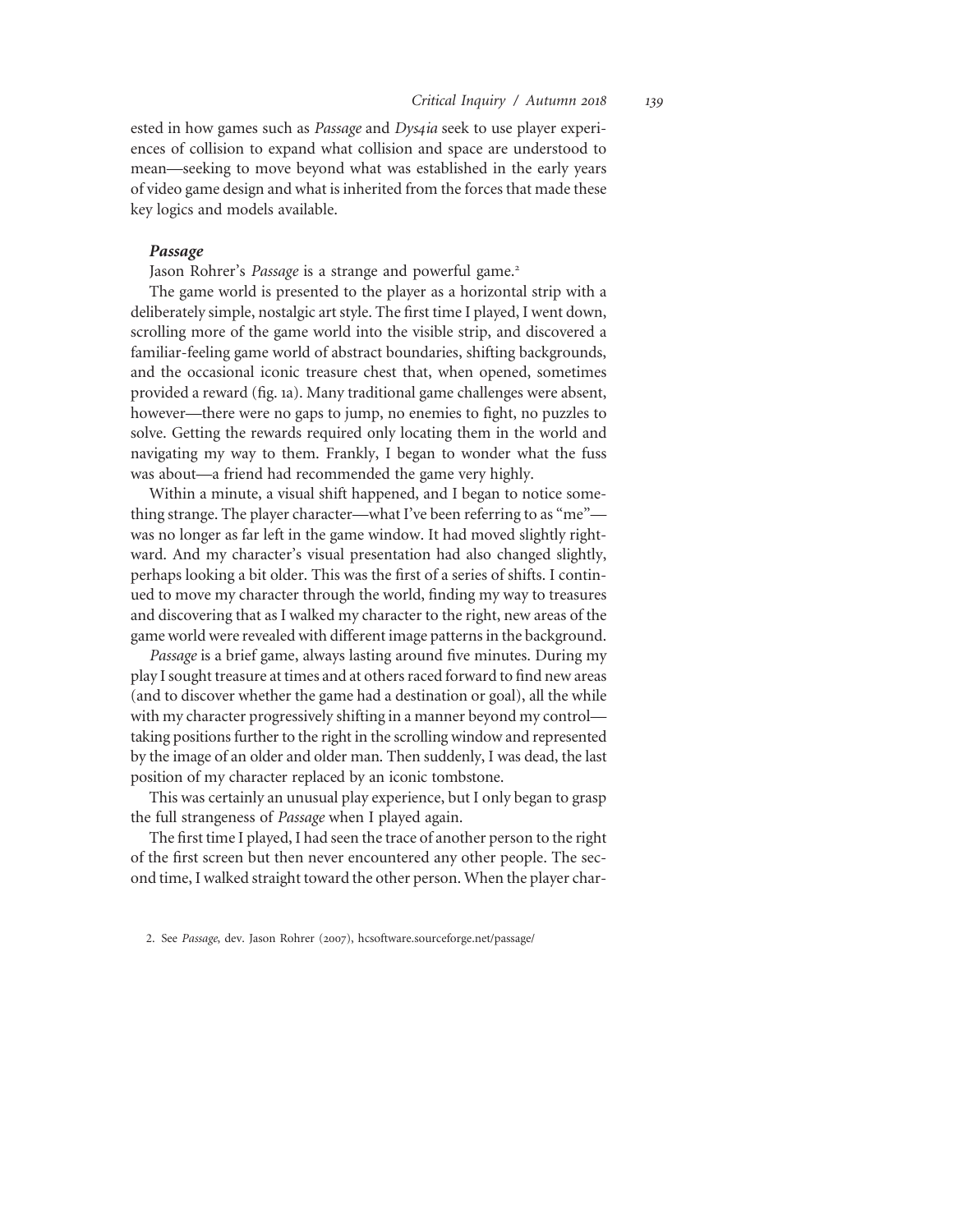

FIGURES 1a, 1b, 1c, and 1d. Finding a reward (top); starting a partnership (top middle); spaces must be traversable by both partners side by side (bottom middle); and after a partner's death (bottom). Screenshots of Passage, dev. Jason Rohrer (2007) by John T. Murray.

acter touched her they fell in love, the moment marked by a heart (just as the reward from treasure chests is marked by a star) (fig. 1b).

From there we walked everywhere together, exploring and growing older together. But being together changed the experience of the world. Walking side by side down through the game space, we could not fit through gaps in barriers I had walked through easily before (fig. 1c). Some treasure chests became inaccessible and areas that previously presented no challenge became like mazes. But we went on, moving together, exploring, and aging. And then—in the moment for which Passage is best known—my partner became a tombstone beside me.

I no longer wanted to move. It seemed wrong to leave her behind me. Yet it was no longer her, and there was little point in standing around beside an immobile gravestone (fig. 1d). It was an experience of loss and confusion. I paused, dithered back and forth, moved forward a bit, and then mercifully became a tombstone myself.

Perhaps Passage's meaning strategies seem abundantly clear from this description—but as strong as the voices of praise raised after its release were critical voices, some dismissive and befuddled. What was the big deal?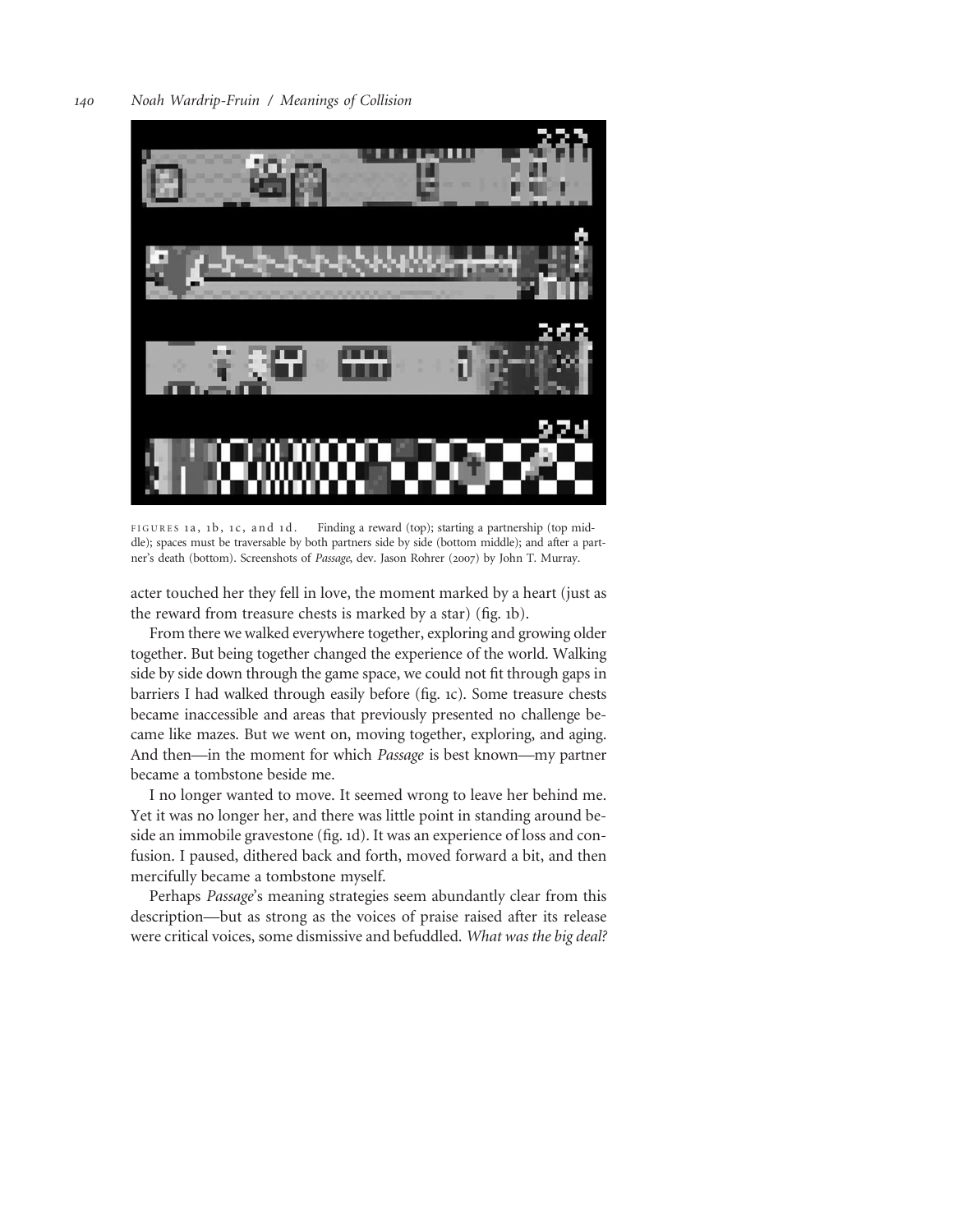Critics expressed these views not only in writing but also in game form with the release of Marcus Richert's Passage in 10 Seconds (fig. 2). In this game the player walks the characters across the screen, perhaps opening one or both of the treasure chests presented; the two characters fall dead. Then wild applause breaks out, and a monocled audience member proclaims, "Now this is art!"<sup>3</sup>

But the simple appearance of death doesn't get at what makes *Passage* powerful and strange or even unusual. Characters die in many games.

It would also be a mistake to think that Passage is unusual in representing a landscape of life choices. It has this in common with forms ranging from the role-playing game quest to the Choose Your Own Adventure book.

Rather, what makes Passage remarkable is how it works with common meaning-making strategies of video games—in particular, how it takes them apart and reassembles them so that they are active both in traditional and in new ways, making them visible to us again.

Consider the player character. Passage presents us with something we can control in the game. Almost no matter the form such a thing takes from the nearly abstract graphics of a ship in Spacewar! (1962) to the unnamed textual adventurer of Adventure (1979)—we quickly, when playing a game, begin to identify with what we control. When describing the game's events we will often refer to this element as "me" or say "then I" for what it does next.

This identification is established through a combination that enables the experience of controlling something external to disappear from how we think about games. One part of this combination is implemented technically, executing algorithms—computation—that alter the ongoing presentation of game state. Another part of this combination is communicative, designed to play a role in how the game is interpreted by players through its ongoing presentation. Together, they open a space of play. A fundamental combination of this sort, bringing together algorithm and communication, is navigation (also called control).

Some of these combinations are so conventional that to describe them explicitly can seem strange. For example, in Passage, when the player presses the down arrow, the representation of the game world scrolls upward while the representation of the player character remains in place. When the player releases the key, this stops. When the player presses the right arrow, the world scrolls left while the player character remains fixed. As in all com-

<sup>3.</sup> Passage in 10 Seconds, dev. Marcus Richert (2010), www.kongregate.com/games /raitendo/passage-in-10-seconds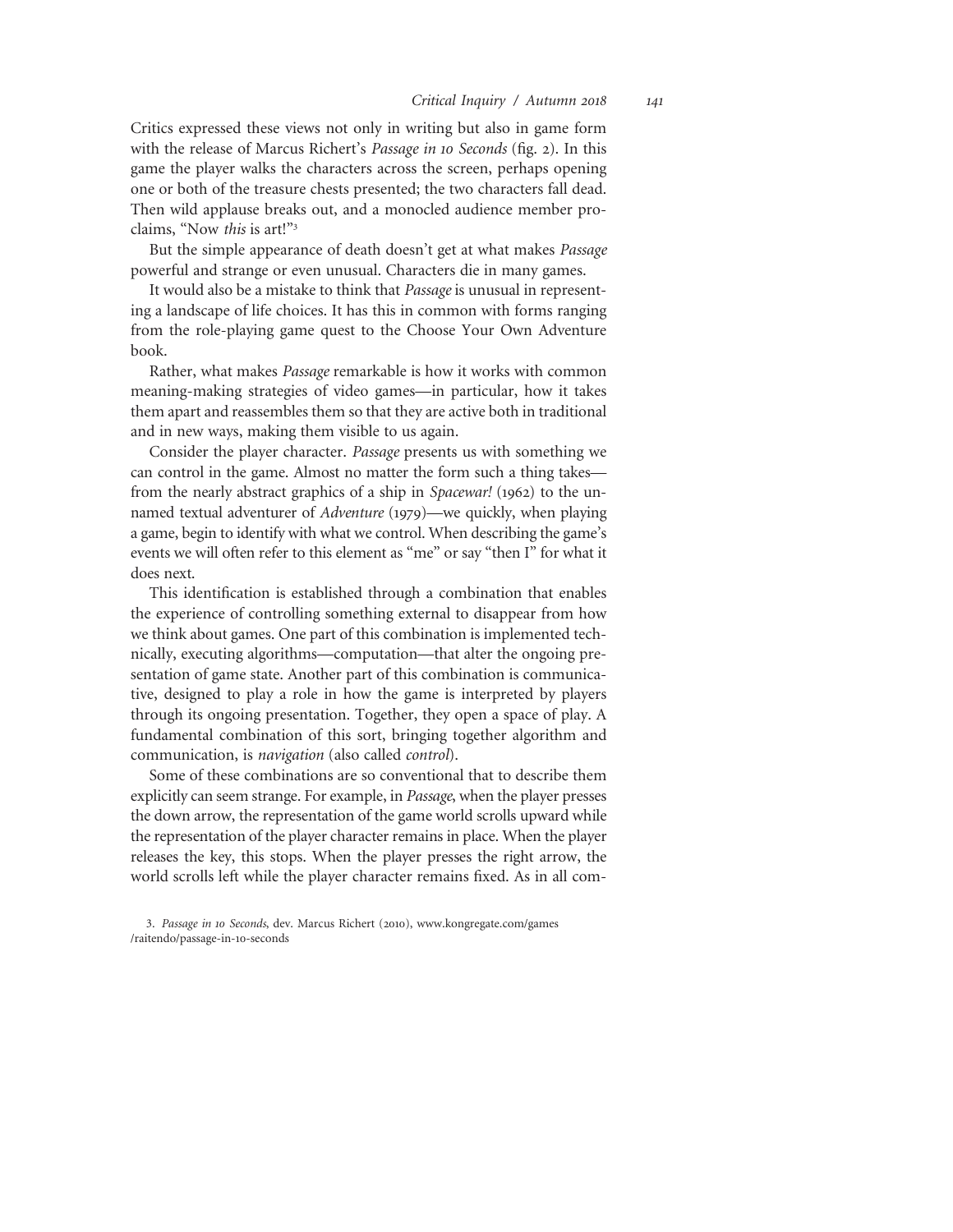

FIGURE 2. After both partners' deaths. Screenshot of Passage in 10 Seconds, dev. Marcus Richert (2010).

puter games, this navigation is enabled by a combination of computational process and media representation, working together with literacies developed while playing other games and analogies with the everyday world, producing in part the identification that causes me to refer to the player character as "me" and "I."

And then Passage disrupts this identification. Character aging shifts character representation and screen placement in a manner beyond player control. When these moments take place—and immediately afterward—I no longer feel comfortable referring to the player character in the unfolding game events as "me." That identification is deliberately breached, opening a space for momentary reflection on the passage of time—also out of our control. Then continued play reestablishes the connection.

Similarly, the events that take place during navigation operate both familiarly and strangely. It is a well-understood convention of video games, and of interactive computer graphics generally, that when virtual objects "touch," the event can have consequences. This is commonly called collision detection. Collision detection can be used to represent objects that are solid and cannot pass through each other; this is how it is used with the barriers of Passage. Collision detection is also often, in early computer games of the sort that Passage deliberately references, used to carry out a wide range of actions in the world—and its range has been further extended by contemporary independent games. Collision detection is how a Pong (1972) paddle deflects balls, how Pac-Man eats, how Lara Croft shoots, and how Anna Anthropy's autobiographical avatar (to which I will return below) deflects hate speech.

One might argue that the conventionality of this wide range of meanings makes every collision with an iconic object potentially rife with meaning. Passage takes this a step further. Even collisions with simple, abstract barriers are coded with multiple meanings. They represent the inability to physically move through certain spaces in the game world while also rep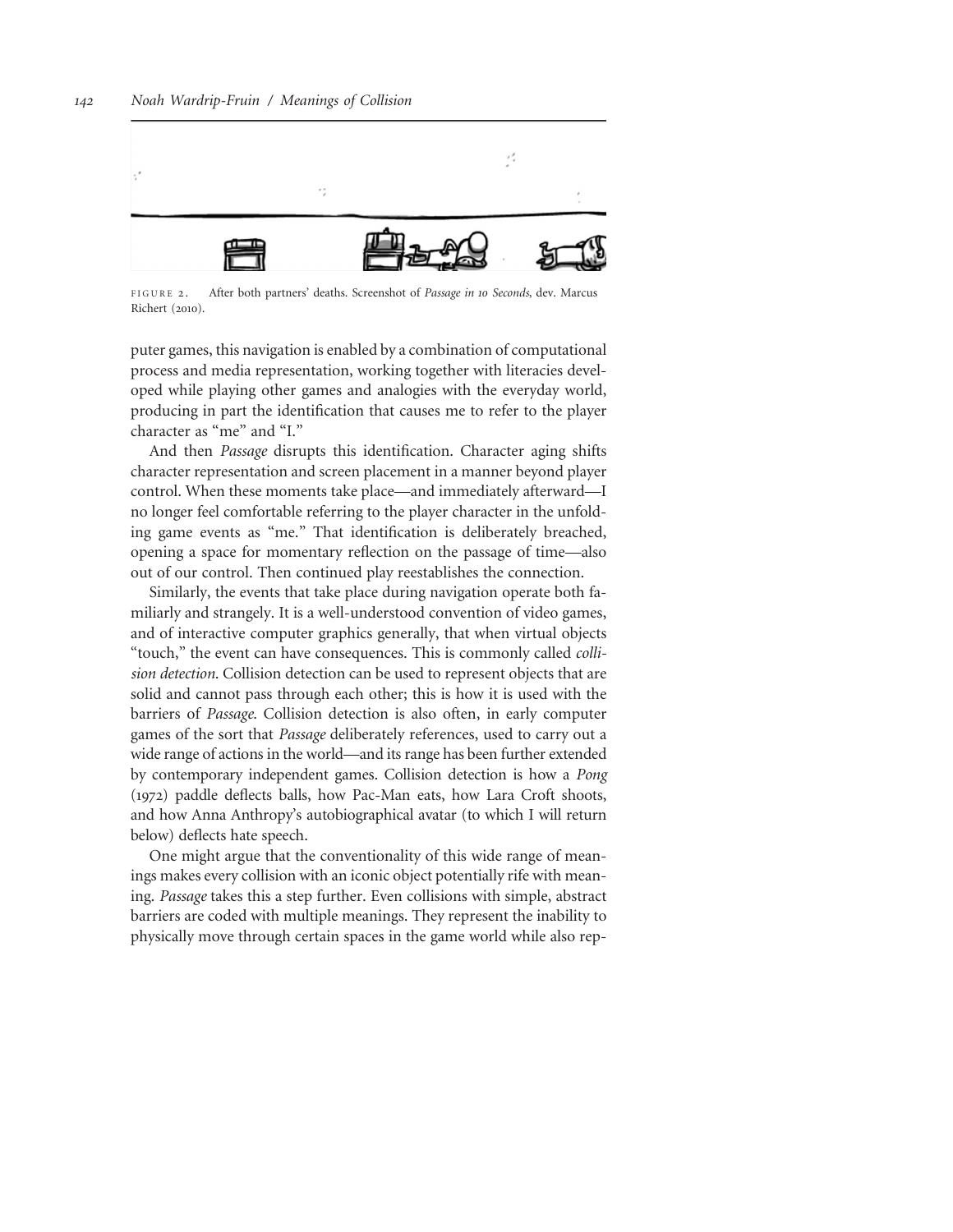resenting a barrier to certain life choices. They are not only obstacles that must be navigated to collect certain rewards but also, for example, obstacles that are much more challenging (or impossible) to traverse if moving through life with a partner.

Through these remappings, movements across and encounters with the gameworld of Passage become representations of movement, choice, and action in life at a level more abstract and profound than the momentary level represented by many games. And it is only through this that the sudden stillness of the companion's tombstone becomes potentially shocking and moving.

This is a strategy for producing meaning that is unique to computational media—combinations of an abstract process and a communicative goal, each refined through implementation to drive an ongoing state presentation and play experience. We see examples of this strategy in navigation, collision detection, and many other operational logics, both conventional and newly emerging. We see this in how Passage combines its operational logics into a playable model of space that is at once traditional and, simultaneously, expansive—remapping its structures for use as a model of life's opportunities and choices.

For the casual player of Passage, none of this need be said. Players understand Passage through expectations and literacies developed over years of playing games and experiencing other forms of media. But as games become a more developed and significant cultural form, it is important that some critics begin to examine more deeply how games like Passage and others work with logics and models. This will enable new forms of critical interpretation, new ways of thinking about innovative game creation, and even new tools to help a broader range of people express themselves through the medium of games.

#### Operational Logics and Playable Models

It is now commonplace to say that every emerging media form has elements that set it apart. Film, for example, is set apart from prior media forms by the ways it uses the moving image to communicate. Before the moving image we had photographic framing, theatrical acting, and many other things that contribute to film meaning—but they were recontextualized, combined, and transformed by the moving image.

Similarly, video games are set apart by the ways they communicate using automatic computation—the enactment of processes by digital computers. We had games before video games, just as we had moving images (and sound, and text), but we have only since the 1950s had games or media of any sort driven by modern computers.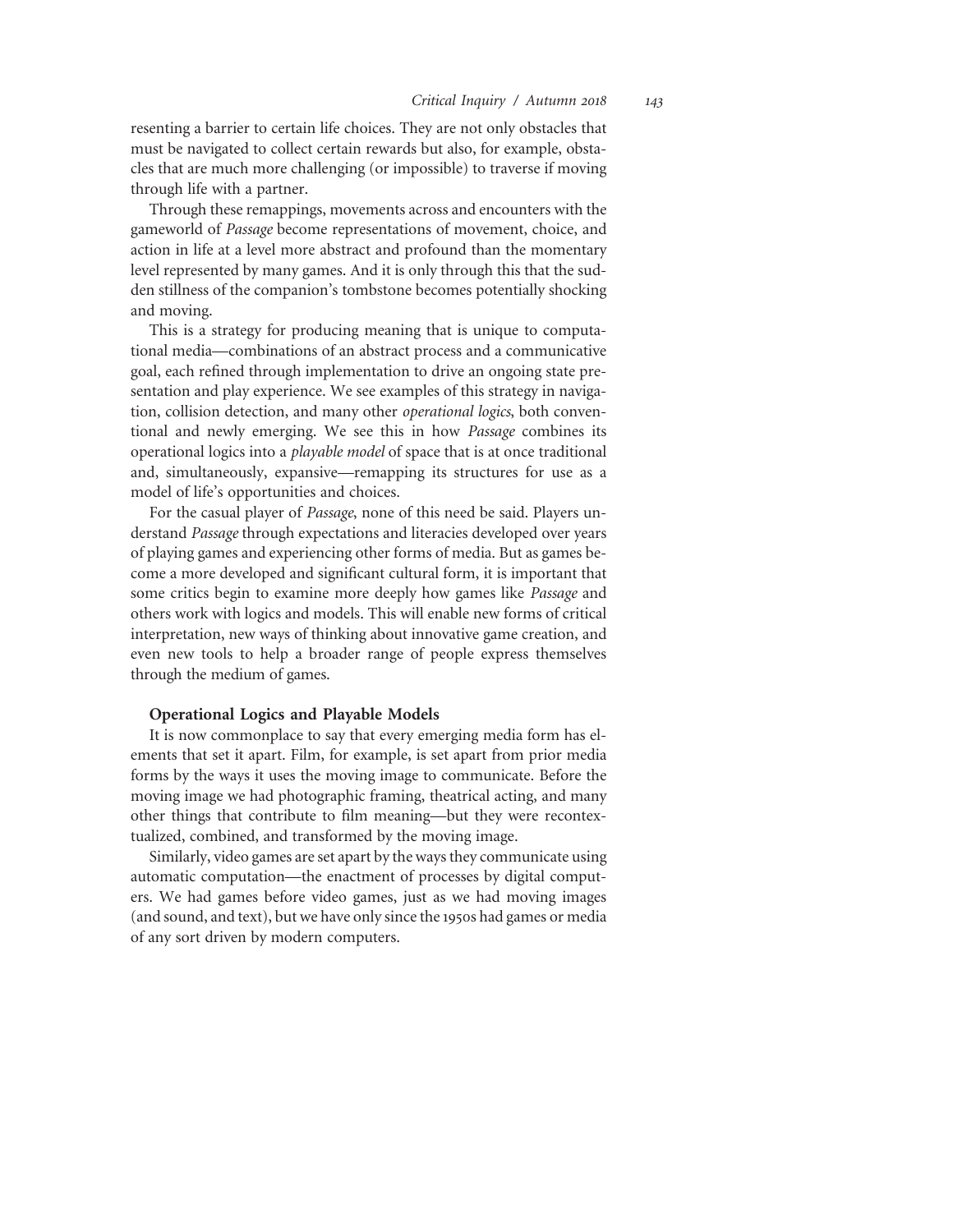Many of the communicative strategies developed for film that depend on the moving image—the cut from wide context to close action, the revealing pan—have become so conventional that we cease to see them except in their most unusual uses. And this is also true for the most conventional strategies of games, such as the ways that navigation, collision detection, and movement physics are used to create playable models of physical space. In a similar vein, the same strategies are used over and over in film in different contexts. A shot and its reverse are used both to show a character's shock in a war film and a character's tenderness in a family drama. Games also employ the same strategies in many different contexts. The same resource management logics are used for unit production in StarCraft (1998) and household chores in The Sims (2000).

But games are crucially different from film. The moving image always moves the same way. The standardization of projection apparatus and media players depends on it. Computation, however, is constantly shifting not only in the specifics of its hardware and algorithms, but also through the invention of new high-level processes (more abstract than detailed algorithms). And in games these processes are often developed specifically to enable new types of communication, modeling, and gameplay.

So to understand the fundamental meaning-making strategies of games, we must consider not only what is presented to the audience and the communicative role each element of this presentation plays over time but also the computational processes that enable the behavior of the elements and the opportunities for play these open. Just as the cut and pan are inseparable from the moving image, so video-game communication techniques are inseparable from the processes that partially constitute them. In other words, to understand the meaning making of video games we need ways to talk about computation and communication together with play.

The concepts of operational logics and playable models provide ways to do this.<sup>4</sup> Operational logics are combinations of abstract processes (or

<sup>4.</sup> Operational logics and playable models are not the only attempts to think through this. Many of the most influential writings about games emphasize the connections between games as systems, as media, and as play experiences, often calling attention to these in pairs. Jesper Juul's Half-Real, for example, foregrounds the connections between a game's rules and its fiction; see Jesper Juul, Half-Real: Video Games between Real Rules and Fictional Worlds (Cambridge, Mass., 2005). Similarly, the "Mechanics, Dynamics, Aesthetics" framework, which emphasizes the connections between systems and play experiences, has for years been at the core of the Game Design Workshop offered at the Game Developers Conference—and has been widely cited since the 2004 MDA writeup by Robin Hunicke, Marc LeBlanc, and Robert Zubek; see Robin Hunicke, Marc LeBlanc, and Robert Zubek, "MDA: A Formal Approach to Game Design and Game Research," presented at the Association for the Advancement of Artificial Intelligence workshop, San Jose, Calif. (July 2004), http://www.aaai.org/Papers/Workshops/2004 /WS-04-04/WS04-04-001.pdf. Doris C. Rusch and Matthew J. Weise describe how, at a high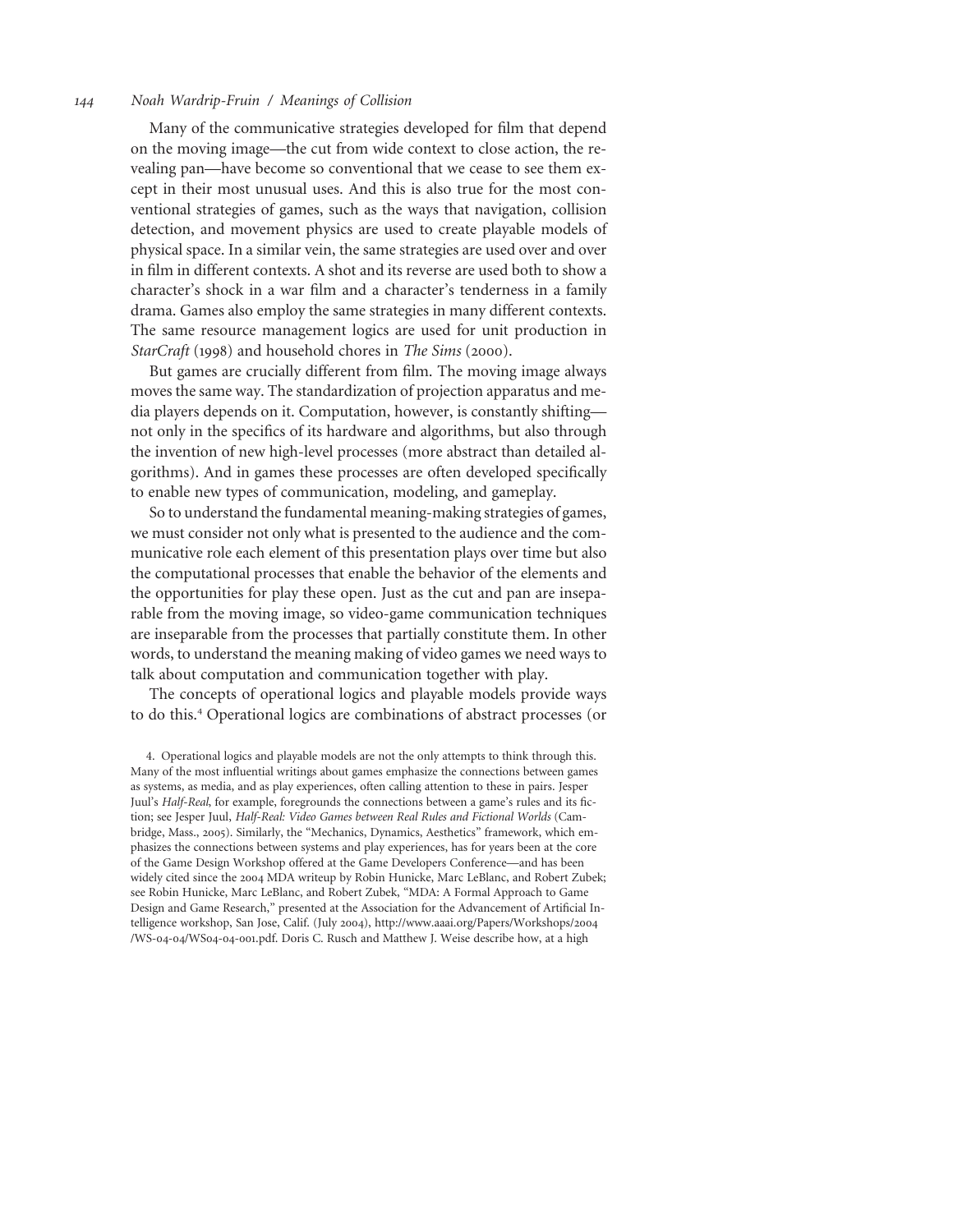lower-level logics) with their communicative roles in the game, connected through an ongoing game-state presentation and supporting a gameplay experience. Operational logics are critical building blocks for the construction of playable models, through which games represent everything from

level, these connections function metaphorically, and how this opens the door to designing games about actions that are not simple physical actions (such as shooting and eating); see Doris C. Rusch and Matthew J. Weise, "Games About LOVE and TRUST?: Harnessing the Power of Metaphors for Experience Design," presented at the Association for Computing Machinery Sandbox Symposium, Los Angeles, Calif. (Aug. 2008), delivery.acm.org/10.1145/1410000 /1401861/p89-rusch.pdf; hereafter abbreviated "GAL."

Our question is how to follow through on what these ideas recommend—that we think, at the same time, about how games function, how they communicate, and how this shapes play experiences. While other frameworks give names to the different categories one must think about (for example, Juul's *rules* and *fiction*) they do little to develop the terminology they use for discussing what exists across categories (such as virtual and simulation). This is also true of work that focuses specifically on conceptualizing game entities. For example, Raph Koster's work to develop "a grammar of gameplay" (first presented at the 2005 Game Developers Conference) entirely brackets how games are experienced as media; see Raph Koster, "A Grammar of Gameplay: Game Atoms: Can Games Be Diagrammed?" RalphKoster.com, www.raphkoster.com/gaming/atof/grammarofgameplay.pdf. Koster's work is in dialogue with that of Ben Cousins, who writes about the "primary elements" of games as the conscious player interactions that cannot be further subdivided; see Ben Cousins, "Measurement Techniques for Game Designers," Gamasutra, 12 May 2005, www.gamasutra .com/view/feature/130716/measurement\_techniques\_for\_game\_.php. In practice, this puts Cousins's work at the level of game mechanics (such as jumping or shooting) with no way to talk about the logics that support them.

Alternately, we could look at a much more abstract level. For example, arguing that game players must understand game systems algorithmically to succeed, Alexander Galloway calls for us to interpret these algorithms—to discover the "allegorithms" of games (Alexander R. Galloway, Gaming: Essays On Algorithmic Culture [Minneapolis, 2006], p. 91). McKenzie Wark expands this notion, relating the allegorithms of games explicitly to algorithmicallyinfused life in our everyday world, and focusing on the gap between them; see McKenzie Wark, Gamer Theory (Cambridge, Mass., 2007), pp. [30–32]. This is related to Ian Bogost's notion of the "simulation gap" between a rule-based representation of something and our subjective experiences of it (Ian Bogost, Unit Operations: An Approach to Videogame Criticism [Cambridge, Mass., 2006], p. 129). Interpretations in these veins could be supported by the concepts of logics and models, allowing a focus on the specific elements that build up allegorithmic experiences—but no writings in this area provide any concepts or vocabulary at anything but a quite abstract level, so they provide no alternative to logics and models.

The approaches of semiotics—from a variety of traditions—seem likely to help address this in the future. And the influence of semiotic thinking on the concepts of logics and models, and work that has been done with them, is undeniable. But for now even the most developed semiotic approaches tend to bracket the actual systems of games, instead focusing on game processes (to the extent they do) only as experienced by the player. For example, William Huber, building on the tradition of Peircean semiotics, makes the argument that "the basis of the player's engagement with the digital game is the interpretation of a stream of signs" (William Humberto Huber, "The Foundations of Videogame Authorship" [PhD diss., University of California, San Diego, 2013], escholarship.org/uc/item/96x08750, p. 32). Whether we accept this or not, such a framing leaves no space for talking about the operations of the game system. Similarly, approaches that adopt a pattern-language approach to thinking about games also tend to bracket consideration of processes, exclusively focusing on player experiences; see Bernd Kreimeier, "The Case For Game Design Patterns," Gamasutra, 13 Mar. 2002,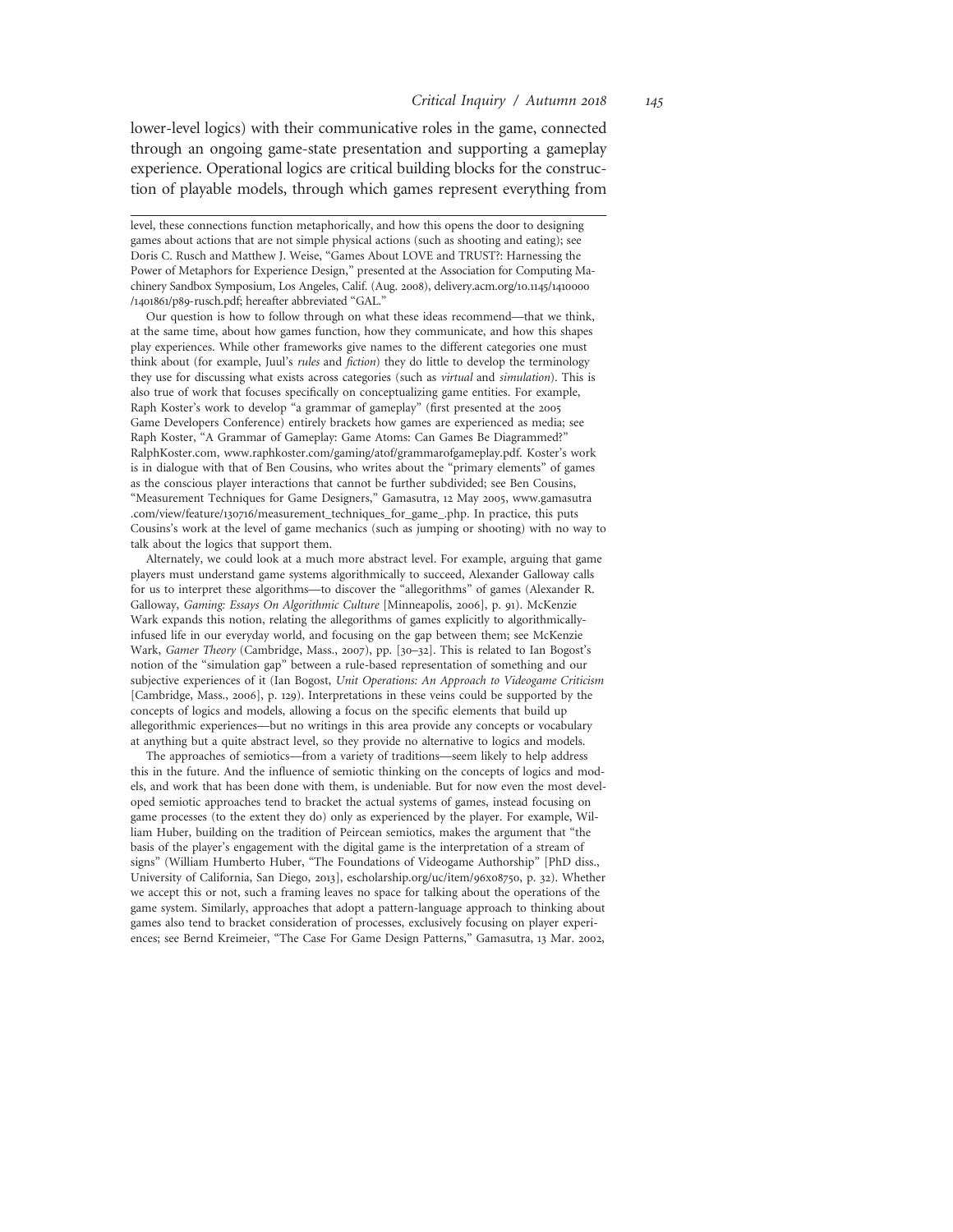physical space to economic systems, social relations, character development, and combat.

An abstract process is a specification for how a process operates. For example, the abstract process for collision detection could be stated as, "When two virtual objects intersect, declare the intersection." This specification is agnostic as to the specific algorithm and implementation—it would be quite different for 2-D and 3-D games, as well as for games using rough bounding boxes versus pixel-accurate methods. Not all implementations of an abstract process may succeed in supporting the communicative role of the logic for all audiences or in all contexts—and, for an emerging or proposed logic, it is possible that no implementation can succeed with intended audiences.

A communicative role describes how the logic is being employed authorially, as part of the larger game system, to communicate something to players. For example, the generic communicative role of collision detection could be stated as, "Virtual objects can touch, and these touches can have consequences." Of course, such communication does not always succeed for all audiences, but the most common logics are widely (if somewhat unconsciously) understood by game-literate players. It is through this understanding that players develop their ability to play—to understand the game world such that they can take action intentionally and interpret its results, an important part of the experience of agency many games provide.

A game state presentation is how players see, hear, and feel the specific behavior of the operational logic in the context of the game. Different ways of presenting the game state can require very different data—often called game assets—to support presentation of the logic's operations. For example, in Pong the only asset specific to the presentation of collision detection

Certainly, my goal is not to argue that operational logics and playable models are the only useful lenses for thinking about games—or computational media generally. Rather, they provide a vocabulary for thinking about elements that are simultaneously process oriented, communication oriented, and play oriented. This nicely complements existing vocabularies, which often urge us to think about the connections between process, communication, and play but provide concepts that organize them apart.

www.gamasutra.com/view/feature/132649/the\_case\_for\_game\_design\_patterns.php, and Staffan Björk and Jussi Holopainen, Patterns in Game Design (Hingham, Mass., 2005).

Logics and models address this lack. On a detailed level, looking at a logic (such as collision detection) names a general strategy (how it combines an abstract process and a communicative role) and gives a way of talking about how a particular game, or part of a game, employs the strategy (the specific algorithmic implementation and game state representation) opening possibilities for player experience. At a broader level, looking at a playable model (such as of movement through a continuous, two-dimensional space) encompasses the abstract processes and structuring information that allow the model to operate as well as the types of domains the model is designed to represent and enable play in terms of.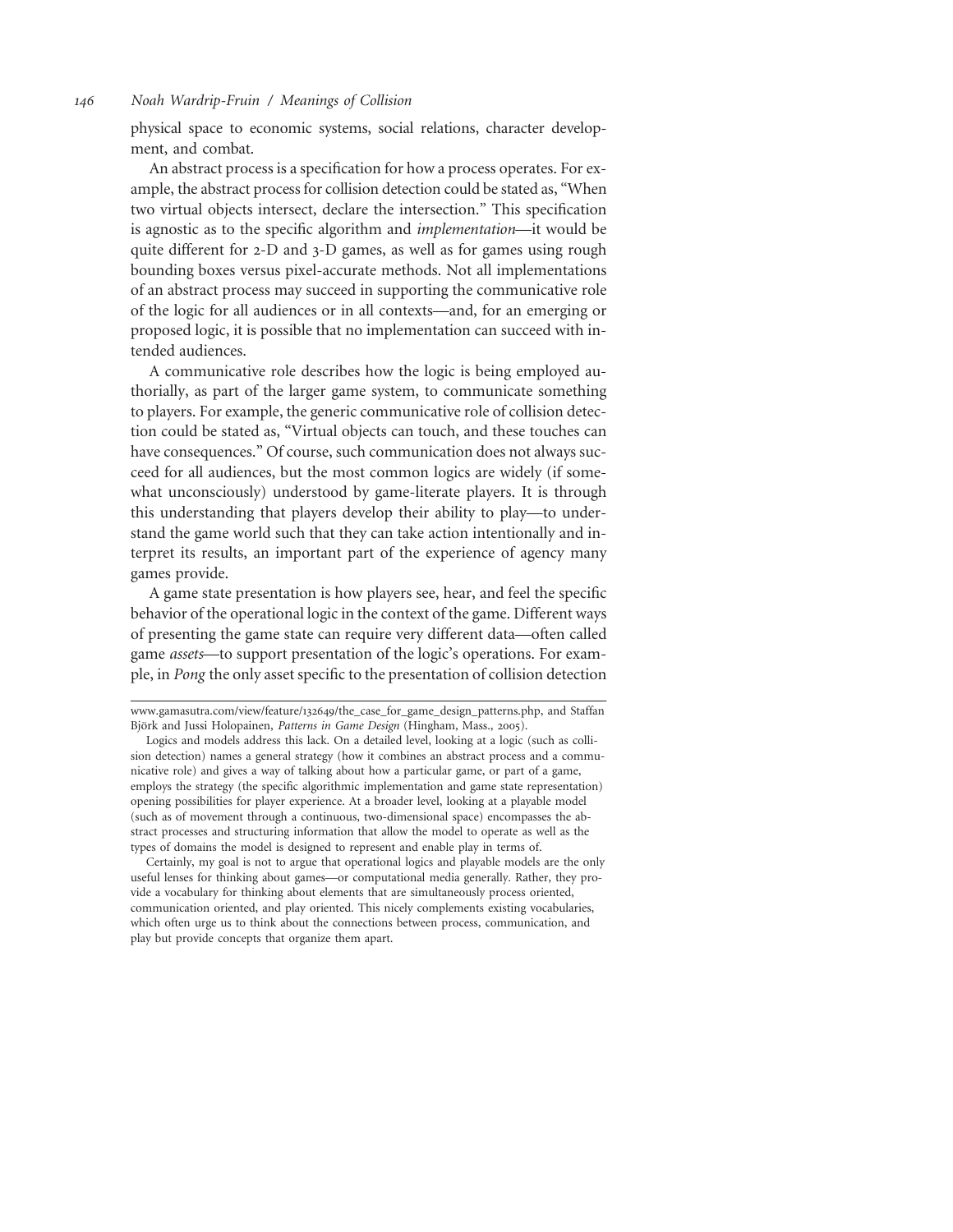is a sound triggered when the ball collides with a wall or paddle. But in a Call of Duty (2003–) game the presentation of collision detection for bullets and bodies alone may involve many animation and sound assets, required to present different types and locations of damage with the simulated cinematic feel to which the series aspires. This is a general trend as the desired level of detail rises—more data assets are required for a logic's presentation. At the same time, especially for logics that have been established with relatively abstract communicative goals (like pattern matching or linking), the crafting and selection of data is a way game creators can suggest more concrete audience interpretations.

The gameplay experience is what happens when a player encounters the logic through the game state and whatever interaction methods are available. This is where the game's creators hope the communicative role will be fulfilled, and also where players may discover possibilities never intended by the creators. Often player understanding and discovery is not immediate, and it may be imperfect, especially in its details; it takes place through player experimentation. This is especially true of the connections between logics. Even in a simple game such as Pong or Breakout, the simple physics that are triggered when a ball collides with a paddle can differ depending on where the collision occurs, and this basic connection (between collision and physics) may take time for players to grasp. Nonetheless, the communication that balls and paddles can collide, and that balls bounce back when this happens, takes place rather immediately in nearly all initial play sessions (confirming the expectations of game-literate players).

A playable model is a type of representational practice rising to a new level of cultural significance in video games and other types of computational media.<sup>5</sup> While some games are rightly viewed as largely abstract, many games include procedural representations of domains—ranging from city planning to playing football—that are activated and understood through play. These representations are in part constructed of operational logics used to support game mechanics.<sup>6</sup> Like any form of representation, playable models are partial (the map is never the territory) and can be used

<sup>5.</sup> Playable models have a history reaching back, at least, to tabletop war simulations. But video games, and computational media generally, have brought them to many more domains, with vastly greater complexity, as well as wider contexts and audiences.

<sup>6.</sup> Playable models are constructed of operational logics (used to support game mechanics) and structuring information (for example, the coordinate system of a spatial model or the affinity system of a social model). Because they are procedural representations of particular domains, they are not as abstract as operational logics. Implementations of playable models also include specific, implemented algorithms for operational logics and other processes, as well as data used to support these logics and their game state representations (ranging from tables of numbers to text, sound, and imagery).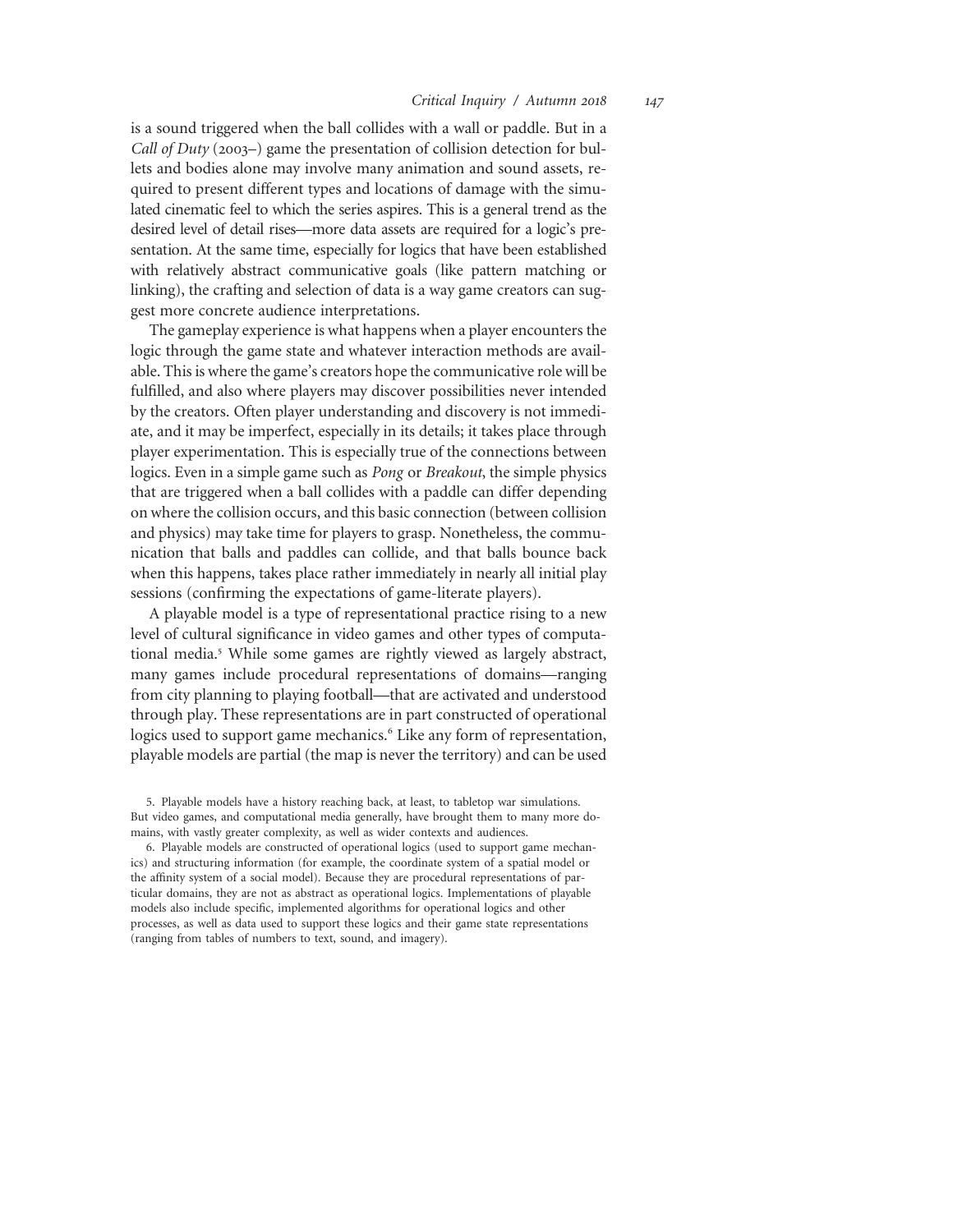for a variety of purposes: persuasion, education, escape, and so on. Further, not all models used in games combine logics, and not all deserve the term playable—for example, the models of space in track games such as Monopoly (1935) and Candyland (1949), which invite players only to enact unidirectional spatial movement determined by randomness, rather than to play in a space navigated in part based on player choice.

These concepts are ones that colleagues, students, and I have been developing for more than a decade.<sup>7</sup> My particular interest here, as the following sections will illustrate, is twofold. First, I am particularly interested in how the familiar logics and models of video games can be employed in expansive fashions—and how creators outside the mainstream have used these strategies to shift what we understand games to be able to address through play. Second, I am particularly focusing on games that employ these strategies with the logic of collision detection, as Passage does.

I make these choices for two reasons. First, while certainly the economic and culture-shaping force of mainstream video games has never been greater, over the last decade we have seen a great expansion in games outside the mainstream.<sup>8</sup> New tools have enabled many more games to be created by individuals or small teams, motivated primarily by what they wish to communicate rather than by the economic imperatives of a large company. At the same time, new distribution methods and venues for discussion of games have enabled a startling growth in the audience for such games. So I believe now is an important time to be focusing on such games. Second, the logic of collision detection is key to many of these games—but also to many mainstream games. If we can better understand collision de-

7. See Noah Wardrip-Fruin, "Playable Media and Textual Instruments," Dichtung Digital 34 (2005), www.dichtung-digital.de/2005/1/Wardrip-Fruin/index.htm; Michael Mateas and Wardrip-Fruin, "Defining Operational Logics" (2009), escholarship.org/uc/item/3cv133pn; Mike Treanor, Mateas, and Wardrip-Fruin, "Kaboom! Is a Many-Splendored Thing: An Interpretation and Design Methodology for Message-Driven Games Using Graphical Logics," presented at the Fifth International Conference on the Foundations of Digital Games, Monterey, Calif. (June 2010), dl.acm.org/citation.cfm?id=1822378; Joseph C. Osborn et al., "Combat in Games," presented at Foundations of Digital Games, Pacific Grove, Calif. (June 2015), escholarship.org/uc/item/9zj6r5wz; and Osborn, Wardrip-Fruin, and Mateas, "Refining Operational Logics," presented at Foundations of Digital Games, Hyannis, Mass. (Apr. 2017), escholarship.org/uc/item/2jh5c6k7

8. While there are many senses in which some games are mainstream and others are not, two (connected) senses are important for my purposes here. The first is that, at this point in the history of game design, certain uses of logics and models are well-understood and common (mainstream) for both professional game creators and players of the games they create. (But for this young art form, what is now mainstream was, in living memory, experimental.) The second is economically and culturally mainstream—the game making that is supported by large companies, the games that are advertised by those companies in other media, the types of games that are then shown or mentioned when someone is being presented as a "gamer" in these other media forms, and so on.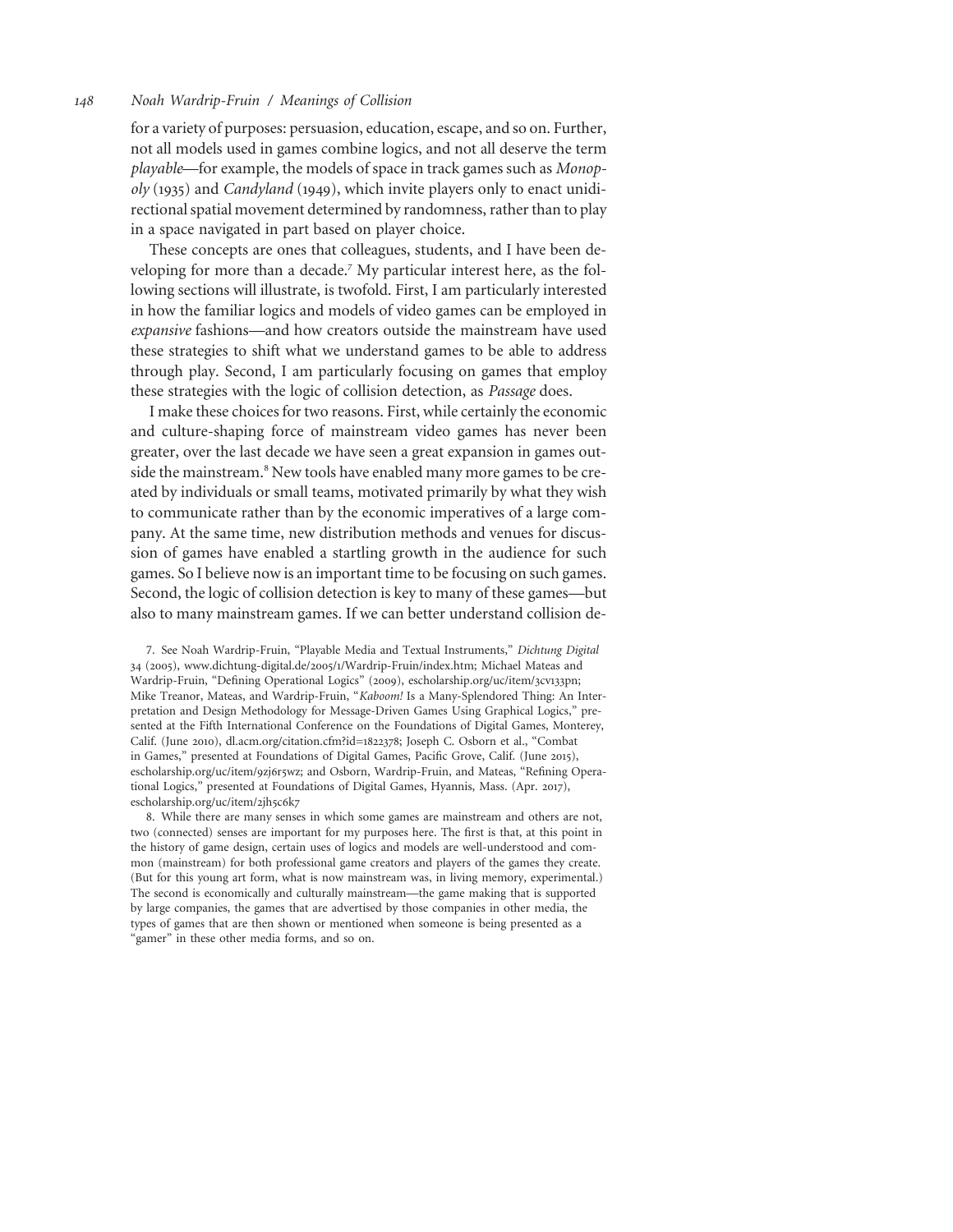tection, and the many ways it can be employed, we will have an important interpretive tool for the types of emerging games on which I focus as well as a new way of investigating the possibilities realized (and ignored) in mainstream game production.

## Expanding Graphical Logics: Adventure, Tax Avoiders, and Passage

In my earlier discussion of collision detection I suggested the abstract process, "When two virtual objects intersect, declare the intersection," and the communicative role, "Virtual objects can touch, and these touches can have consequences." In many games the role of collision detection is relatively straightforward—it represents things running into each other. In Tennis for Two (1958) and Pong it represents a ball colliding with racquets/paddles and a net or walls. In Spacewar! it represents spacecraft colliding with each other, or with each other's projectiles, or with the central star. But over the decade following Pong's release, the uses of collision detection expanded radically, arguably changing its communicative role.

## Adventure and Adventure

A notable example of this expansion is Warren Robinett's 1979 game Adventure for Atari's hugely successful home console, the Video Computer System (VCS).<sup>9</sup> As Nick Montfort and Ian Bogost discuss in Racing the Beam, Robinett faced a massive challenge in developing this game.<sup>10</sup> He was attempting to create a game in the vein of the original Adventure, which was developed by Will Crowther and greatly expanded by Don Woods using DEC PDP-10 computers in 1975-1977.<sup>11</sup> Crowther and Woods's game pioneered a major thread in the models employed by video games, the development of which has been ongoing, alongside the continuous spatial models pioneered in games such as Spacewar! The original Adventure creates the experience of exploring a large virtual world of multiple, interconnected spaces, presented as text, using discrete models of space and time. Players engage in exploration, mazelike navigation, object collection and manipulation, puzzle solving, and simple combat—specifying their actions, and receiving game responses, in text.

<sup>9.</sup> See Adventure, dev. Atari, Inc. (1979). The VCS was later renamed the 2600.

<sup>10.</sup> See Nick Montfort and Bogost, Racing the Beam: The Atari Video Computer System (Cambridge, Mass., 2009).

<sup>11.</sup> Dennis G. Jerz, "Somewhere Nearby Is Colossal Cave: Examining Will Crowther's Original 'Adventure' in Code and in Kentucky," Digital Humanities Quarterly 1, no. 2 (2007), www.digitalhumanities.org/dhq/vol/001/2/000009/000009.html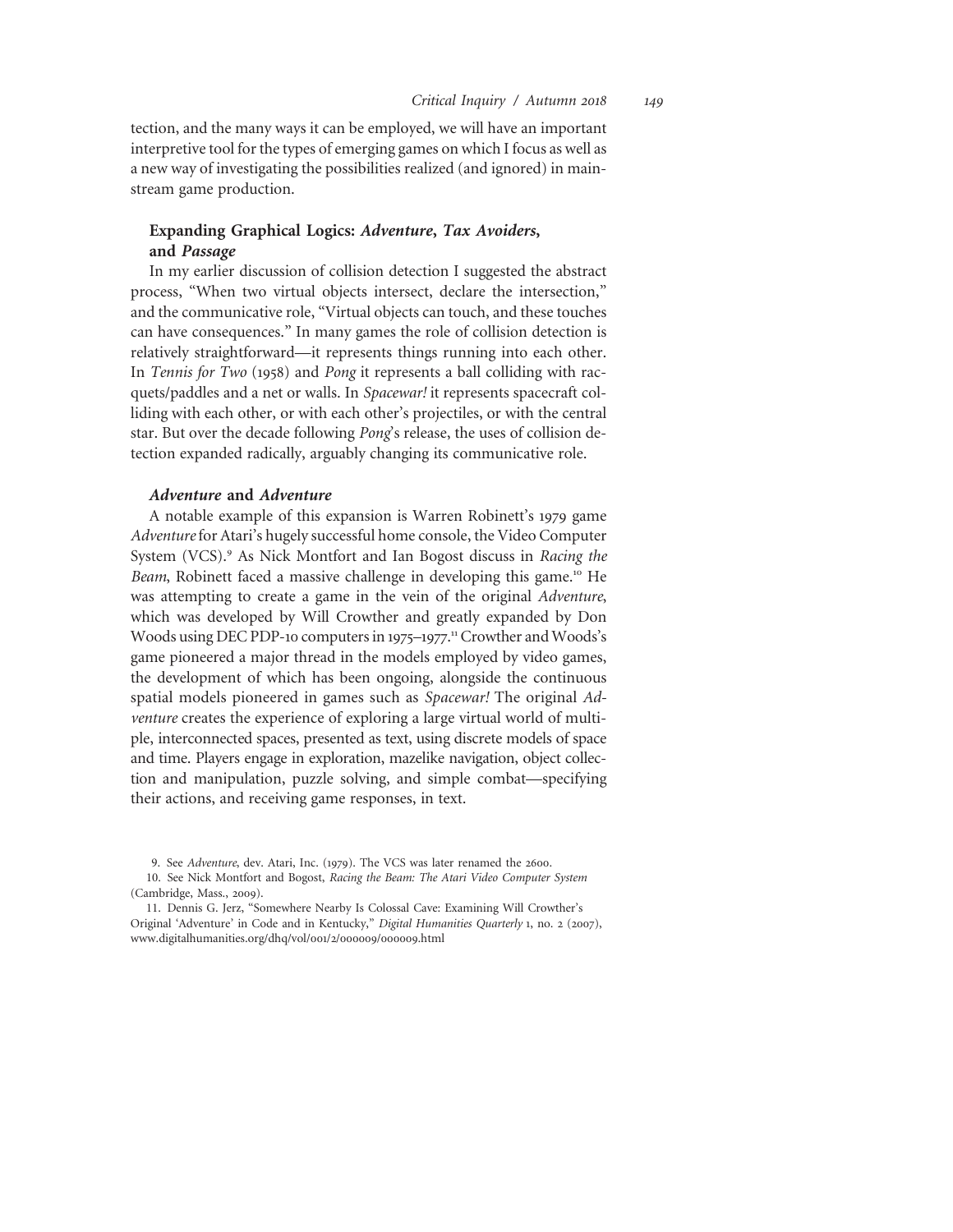The original Adventure, like the original Spacewar!, was created on a general-purpose computer far too expensive for use in homes. In attempting to create an analogous experience for the Atari VCS, Robinett faced a task similar to what Nolan Bushnell and Ted Dabney famously attempted (and failed) in emulating Spacewar! with the limited resources used for Computer Space (1971).<sup>12</sup> This was because the Atari VCS, even though it had a stripped-down microprocessor within it, could only be used effectively by offloading much of a game's logic and presentation to a proprietary Television Interface Adapter (TIA). The TIA embodied many of the lessons Atari had learned with Pong and its arcade successor Tank (1974). In particular, the key operational logics of navigation and collision detection were implemented by the TIA in hardware. As Montfort and Bogost explain regarding collision detection:

Collision detection is a common feature of graphical video games, but it is often a bit tricky to code up. Thanks to the TIA's provision for collision detection in hardware, it is easy to implement things such as shooting or being shot by missiles, running into a wall, or consuming something. All the program has to do is read from a set of memory-mapped registers reserved for collision.<sup>13</sup>

This had the impact for Robinett—and for every other programmer and designer seeking to bring a new video game experience to the vast VCS audience—of making spatial models of the sort pioneered by Pong the overwhelmingly obvious choice for making playable almost anything they sought to represent. Doing this for Adventure-style movement was a difficult undertaking. Robinett's approach was to make a virtual world of many interconnected screens, with movement off the "edge" of one triggering a move to another. This may seem unremarkable to us now, but it was a very influential innovation in the era of single-screen games. Further, the games for which the VCS was designed didn't actually have to keep track of the locations of objects in an absolute coordinate space (the programs could simply move objects relative to their previous positions and respond to collisions). Robinett had to alter the implemented model to trigger an event, rather than wrap around the screen, when the edge of the screen is reached.

With exploration in a virtual world possible, Robinett was left with the question of how to create gameplay analogous to the original Adventure's many experiences of finding, transporting, manipulating, and employing

<sup>12.</sup> See Henry Lowood, "Videogames in Computer Space: The Complex History of Pong," IEEE Annals of the History of Computing 31 (July–Sept. 2009): 5–19.

<sup>13.</sup> Montfort and Bogost, Racing the Beam, p. 48.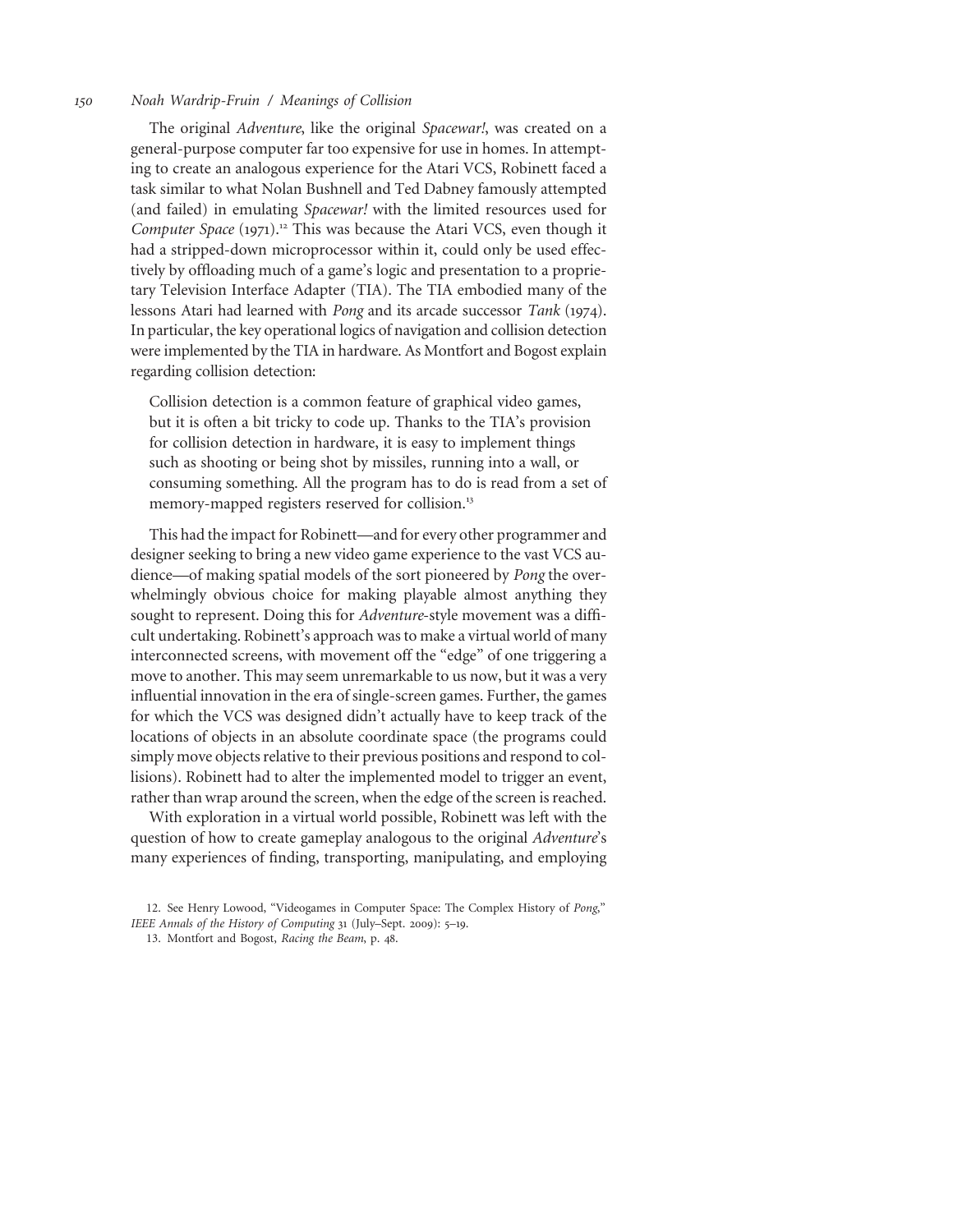

FIGURES 3a and 3b. Collision detection is used to create walls that limit navigation; the small square is the player character ( left). Collision is used for picking objects up; the joystick's button is used to put objects down (right). Screenshots of Adventure, dev. Atari, Inc. (1979), on the Stella emulator, version 5.0.2.

objects in order to gain access to new areas, collect treasures and objects useful in future areas, and defeat enemies. In addition, the virtual world needed to include walls for basic navigation, for access-restriction puzzles, and for mazelike experiences. Only one of the TIA's primary hardwareimplemented logics remained for this collection of tasks: collision detection. Further, the standard VCS joystick offered only two controls: the directional pointing of the joystick and a single button.

As a result, collision detection is used to create walls that limit navigation, and for picking up objects. And collision, while holding an object, is used for the simple puzzles, as well as—while holding a sword—for simple combat (figs. 3a–4b).

The expansion of collision detection to this range of uses and meanings may seem quite familiar now. Most of us who have played video games have become culturally accustomed to interpreting collisions in a wide va-



FIGURES 4a and 4b. Collision, while holding an object, is used for the simple puzzles in Adventure; castles of different colors can only be opened using keys of corresponding colors (left). Collision, while holding a sword, is used for simple combat in Adventure; though it may not look like it to a modern eye, here the player fights a dragon (right).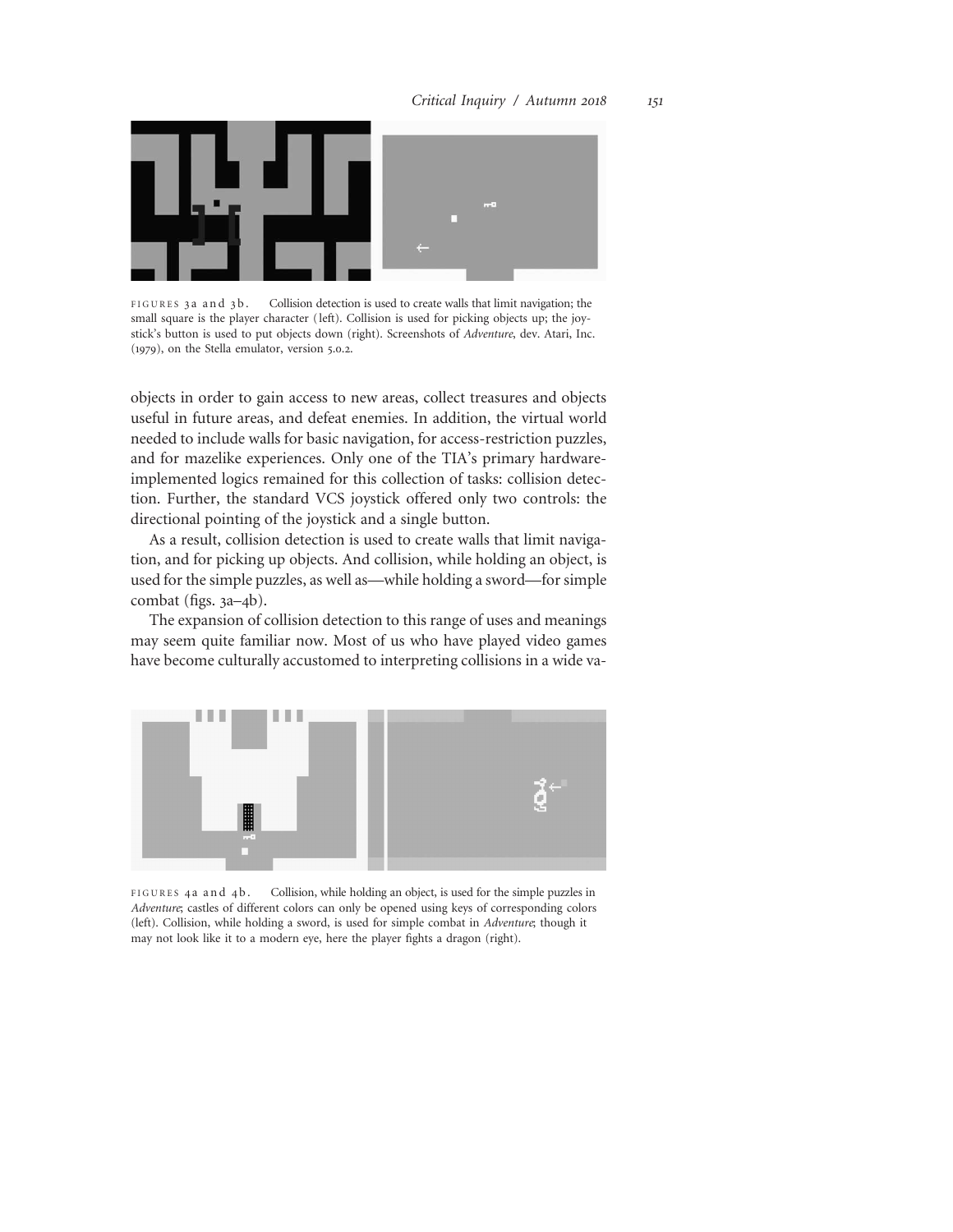riety of ways—much as viewers of film have become accustomed to interpreting cuts as transitions across a wide range of shifts in space and time. But at the time even using collision to collect objects was in need of explanation, with Adventure's manual telling prospective players:

Scattered throughout the Kingdom are certain objects to help you in your search for the Enchanted Chalice. To pick up an object, all that is necessary is to touch it. You will hear a sound that will notify you that you have the object in tow.<sup>14</sup>

## Tax Avoiders and Passage

Yet even with this remarkable new set of communicative roles, Adventure still represents only an early stage of collision detection's expansion. By 1982, with the release of Tax Avoiders (a game brought to wider attention through discussion in Bogost's Persuasive Games) one can see a game for the Atari VCS that has expanded the logics of collision detection and navigation in a manner remarkably similar to modern independent and art games.<sup>15</sup> During a play session of Tax Avoiders, as the days of the game's year tick by, the player character navigates a four-level space in which green dollar signs and coils of red tape appear, disappear, and move left to right. Colliding with the dollar signs adds to income, while colliding with red tape reduces it. Four times during the year the player character is moved to another screen of ladders and box-shaped platforms, on which a nonplayer character is alternating between a black-colored IRS agent (who, upon collision, performs an audit players always lose, costing income), a green-colored investment advisor (who, upon collision, provides the best tax sheltered investment currently available), and a pink-colored CPA (who, upon collision, provides a more valuable tax sheltered investment than currently available, for a fee) (fig. 5). Once character collisions make investments available, the player character must collide with them to collect them and then collide with a briefcase to put them in his or her portfolio.<sup>16</sup> Bogost considers Tax Avoiders through the lens of procedural rhetoric, which he describes as "a practice of using processes persuasively ... persuad-

14. Atari, Inc. Consumer Division, Adventure Game Program Instructions (Sunnyvale, Calif., 1979), p. [3].

15. See Bogost, Persuasive Games: The Expressive Power of Videogames (Cambridge, Mass., 2007). One might even argue that Tax Avoiders is a Tristram Shandy (1759) of video game history—a work that troubles the identification of certain approaches with a particular time period. Certainly the doubling accomplished through its expansion of logics is much more common today than in the early 1980s.

16. See Tax Avoiders, dev. Dunhill Electronics (1982).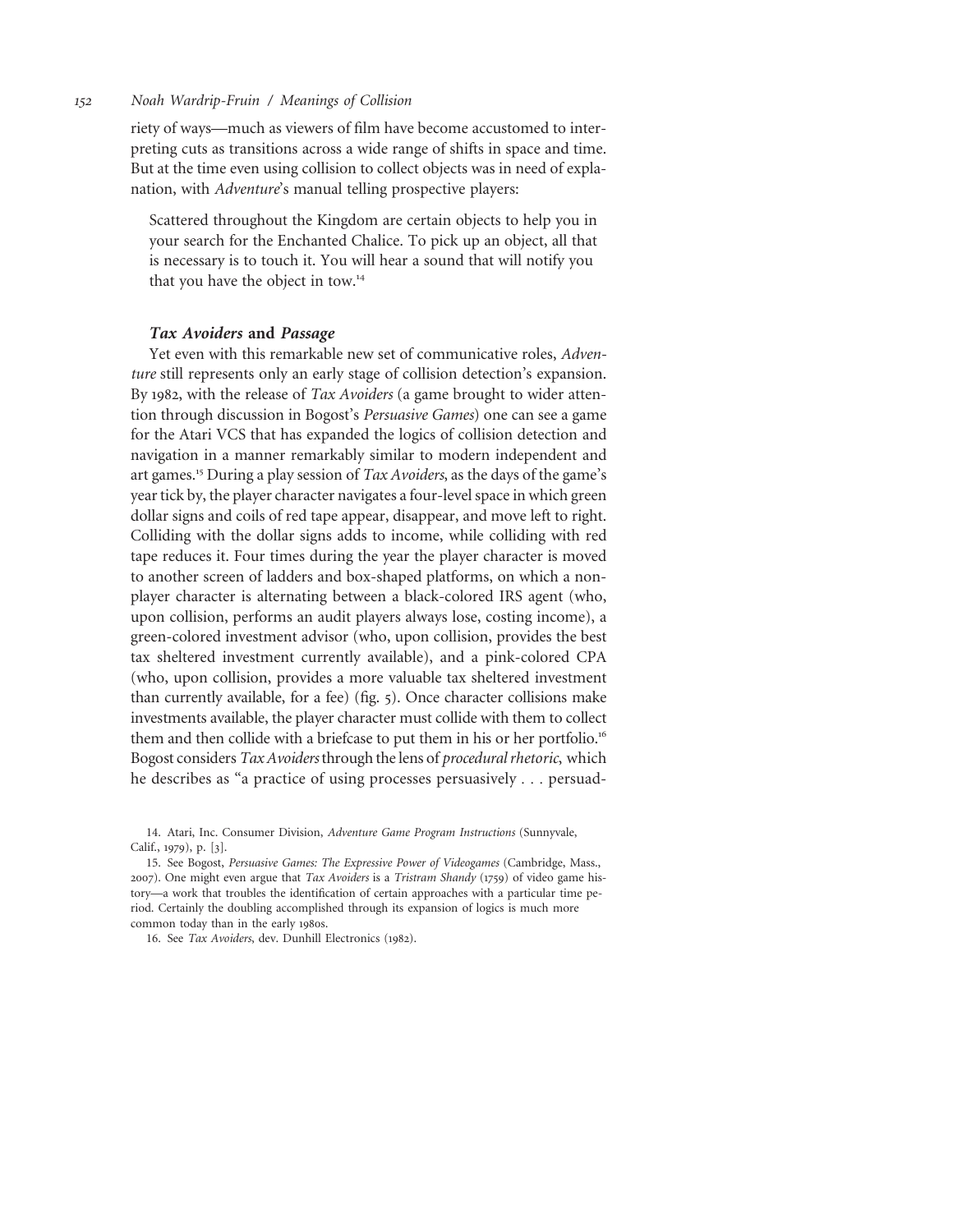

FIGURE 5. The financial landscape of Tax Avoiders. Screenshot of Tax Avoiders, dev. Dunhill Electronics (1982), on the Stella emulator, version 5.0.2.

ing through processes in general and computational processes in particular."<sup>17</sup>

Tax Avoiders mounts an interesting and relatively complex procedural rhetoric about tax avoidance strategies. The fact that these techniques are mapped onto movement, a graphical logic, is perhaps not ideal, but it is also not detrimental to the argument. The player must run around to collect income, literally avoiding red tape. Likewise, he must avoid the IRS agent while racing to *catch* investment opportunities before their window of opportunity closes. These metaphors of locomotion correspond quite well to the abstract processes of work, investment, and taxation.<sup>18</sup>

By using the operational logics built into the TIA in this way, Tax Avoiders creates an experience that is at once both spatial and nonspatial. The player character's movement is not through the sort of space simulated in Adventure (or Spacewar!) but through a metaphorical space we might call a financial landscape. The player character's collisions are not meant to represent actually touching anything but rather taking financial actions,

17. Bogost, Persuasive Games, p. 3. 18. Ibid., p. 52.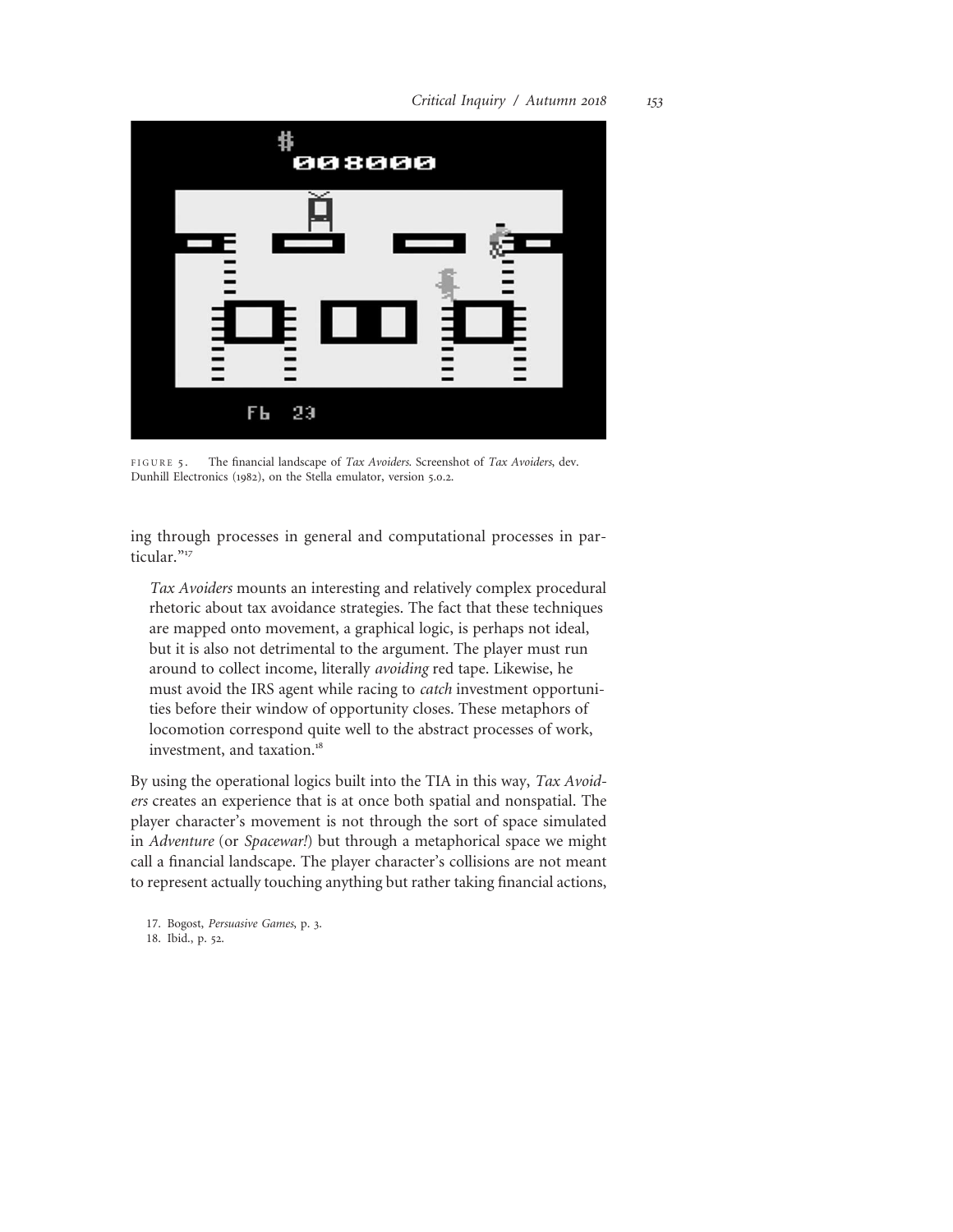being caught in bureaucratic situations, and even carrying out financial transactions with other people. At the same time, the player character is literally moving around the space of the screen and colliding with other onscreen objects, with resulting effects. Through this, the logics of movement physics and collision are used with two different communicative roles, and contribute to the construction of two different playable models—one spatial and one financial.

We can see a similar approach at work in Rohrer's Passage. As discussed above, this game uses movement and collision detection toward two different communicative roles, constructing two simultaneous playable models one spatial and one representing life choices and the passage of time.<sup>19</sup> Montfort calls our attention to this, arguing that in Passage choosing to do things like explore the world—perhaps searching for hidden treasure—becomes as much about how one lives one's life as about spatial exploration and game accomplishment.<sup>20</sup> He writes, "Passage is about life, about how your movement through a virtual space using video game conventions maps to our experience of growing up, living together or alone, growing old, and dying."<sup>21</sup> Or as Doris C. Rusch and Matthew J. Weise put it, "living is translated into screen navigation" ("GAL," p. 93). $22$ 

19. These could be seen in general terms, or through the specifically autobiographical framing Rohrer offers. If choosing the former, as Patrick Jagoda points out, one must contend with the fact that "the options for modes of living are here limited by parameters of white heteronormativity" (Patrick Jagoda, "Passage," in Jagoda and Michael Maizels, The Game Worlds of Jason Rohrer [Cambridge, Mass., 2016], p. 27).

20. The tradeoffs between these activities, like other aspects of the game, may not be (through play, or in code) as described in Rohrer's widely cited artist's statement. See Dylan Lederle-Ensign et al., "A Software Studies Approach to Interpreting Passage," presented at Foundations of Digital Games, Pacific Grove, Calif. (June 2015), fdg2015.org/papers/fdg2015 \_paper\_46.pdf

21. Montfort, "PvP: Portal versus Passage," Grand Text Auto, 24 Feb. 2008, grandtextauto .soe.ucsc.edu/2008/02/24/pvp-portal-versus-passage/

22. As Rusch and Weise point out, the metaphor also extends beyond player actions, notably in the unusual shape and composition of the window in which we see the game. Of the window's shape they write, "At all times you can only perceive a very limited section of the gameworld. Moving left and right, up and down allows you to explore it, but your perspective stays restricted. The effect is quite profound: you realize that you will never know what you are missing unless you go and find out" ("GAL," p. 93). Of the window's composition, particularly its edges, they write:

In Passage, LIFE is represented by a spatial metaphor. This space is visually restricted by "blurry edges" i.e. the pixels at the left and right edge of the screen appear to be scrambled. As you move, all the landscapes, obstacles, and objects you encounter seem to unscramble out of the blur in front of you and scramble again into the blur behind you. One reading that suggests itself: the scrambled left and right edges of the screen are a visual metaphor for the human cognitive experience of life, one in which a hazy future and a hazy past are expressed in scrambled pixels. ["GAL," p. 93]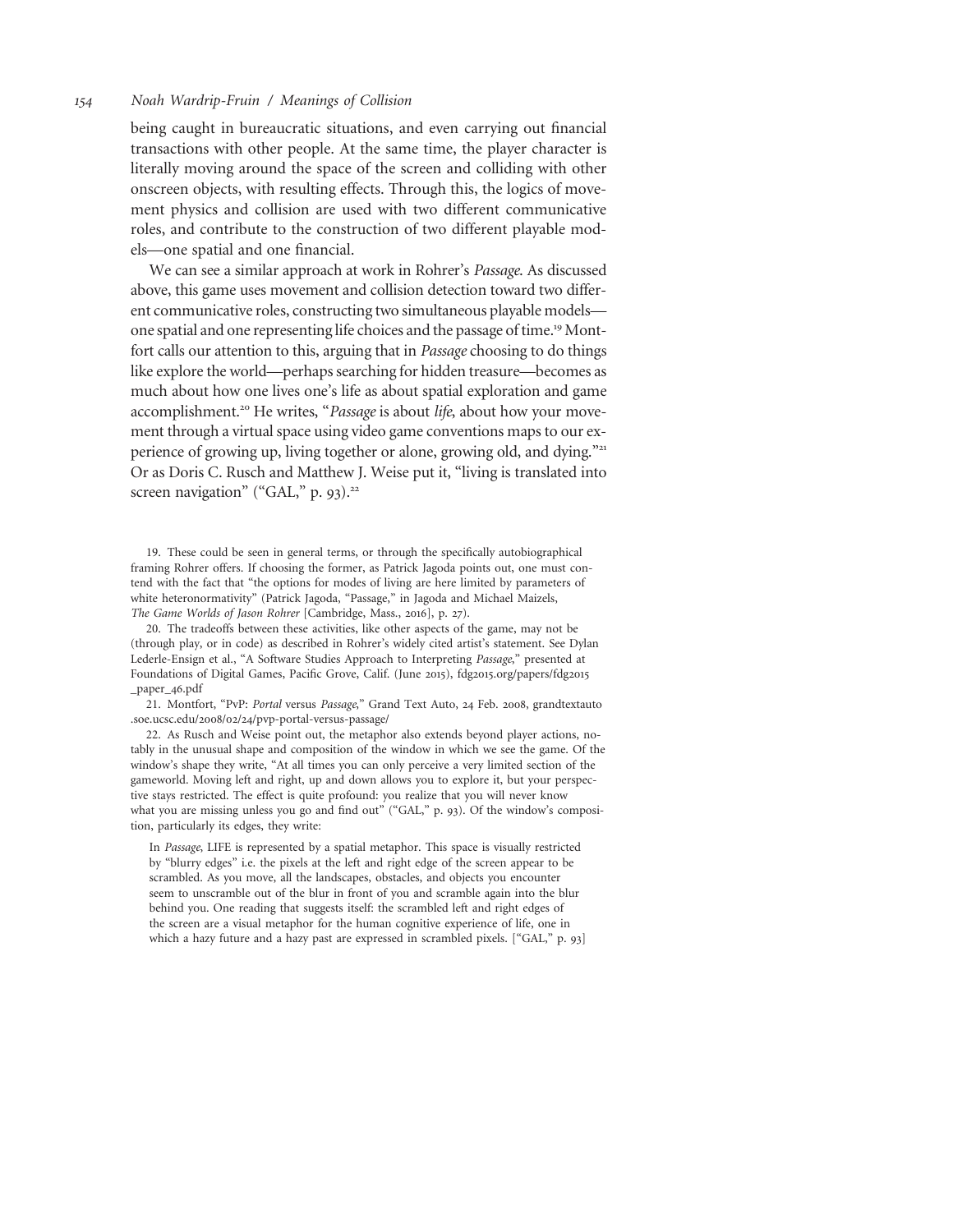## Metaphor and its Limits

The question is how far we can go with this approach. Tax Avoiders presents a well-known conservative vision of personal finance, one found in media ranging from the high seriousness of The Wall Street Journal to the broad humor of CNBC's Mad Money (2005–). Passage presents a wellknown heteronormative model of romantic relationships and the tradeoffs between pursuing material reward, broad life experience, and partnership. These examples leave open the question of whether game design approaches such as theirs can be used to communicate and explore ideas that may be unfamiliar to audiences or that present an alternative to the easily recognized tropes of mainstream culture.

This certainly seems possible, on first consideration. While we only have well-developed logics and models in limited areas—in particular, space and resources—these have been used to make a wide variety of types of games and are rich areas for metaphor. Both of the games discussed above offer examples of spatial metaphor: Tax Avoiders builds on common spatial metaphors of choice as a landscape and seizing opportunities, while Passage builds on the traditional spatial metaphor of life as a journey. We also use spatial metaphors when we discuss needing emotional space, arranging ideas, looking toward the future, and overcoming obstacles on the way to our goals. We use resource metaphors when we give attention, spend time, use up patience, get ideas from someone who is a storehouse of knowledge, and so on. So it might seem that creating additional, metaphorical, playable models that build upon spatial and resource models could allow us to create games about nearly any of these topics, from our internal mental lives to our interpersonal relationships and attempts to accomplish things in the world.

To consider this possibility, we can begin by digging deeper into how metaphor is at work in the games we have discussed. At a foundational level, the expansive approaches to logics in games such as Robinett's Adventure don't require metaphor for understanding. For example, the expansions of collision are all specific ways objects can touch (a person picking up a key, a sword cutting a dragon). I call these refinements of a logic's communicative role. But the expansive approaches to logics in Tax Avoiders and Passage are clearly metaphorical in some sense. Talking with a CPA and having abstract life options limited by one's partner are clearly not spe-

The effect of these visual metaphors is to help the presentation of the game work in tandem with both models created through the expansive uses of logics. If the visual presentation was more traditional, it would be working to support only the spatial navigation model.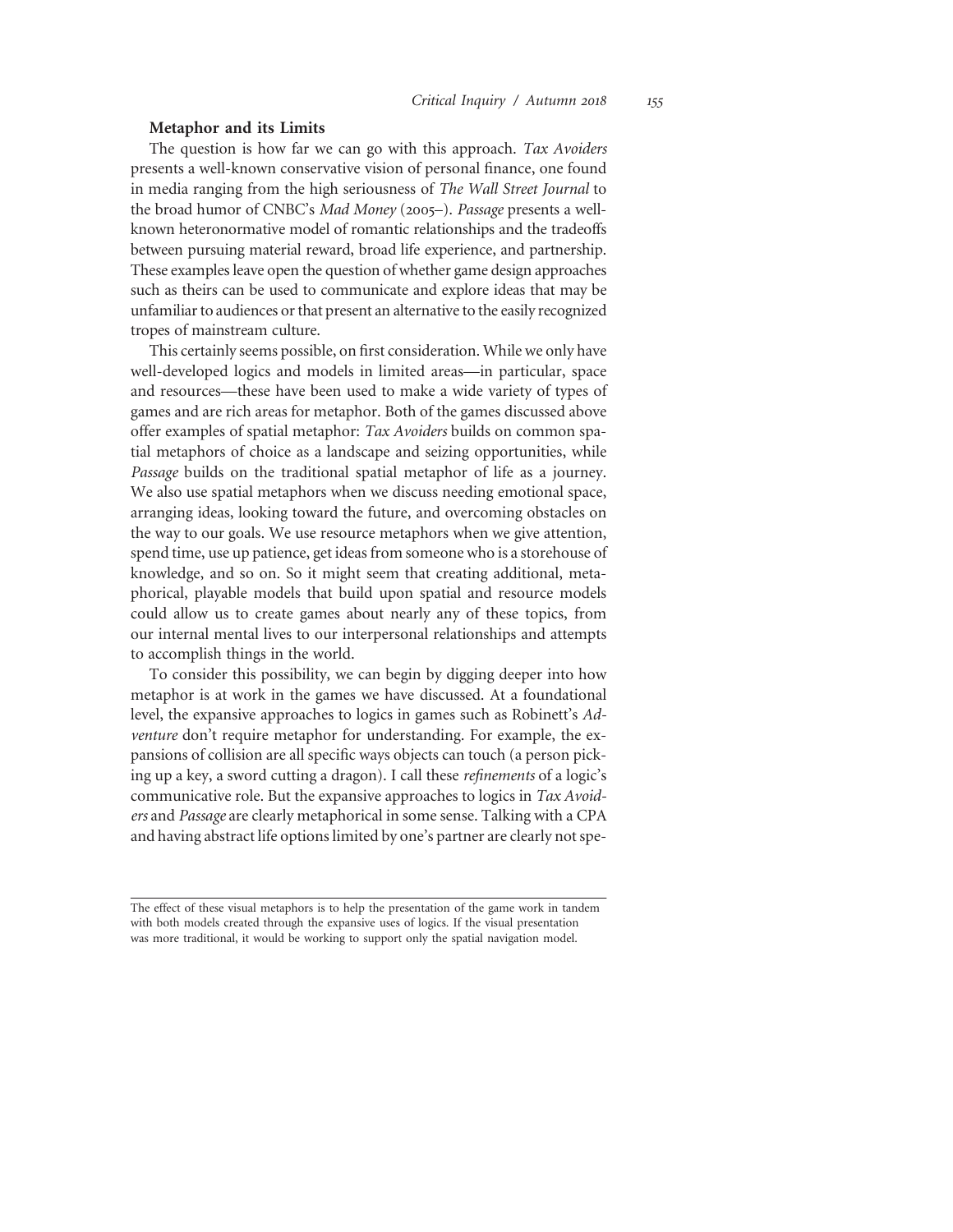cific ways that objects can touch. I call these metaphorical expansions doublings of a logic's communicative role.<sup>23</sup>

It is in these metaphorical cases that expansive approaches to logics support a second playable model (which I call the overloading model), which itself helps signal players to interpret their actions (enabled by the logics) metaphorically. The question is how we conceptualize these two levels of metaphor. Rusch and Weise, in their article discussing Passage, suggest using a conception of metaphor derived from the work of George Lakoff and Mark Johnson, sometimes known as Conceptual Metaphor Theory (CMT). Rusch has expanded on this approach at book length, including numerous pedagogical examples, in Making Deep Games.<sup>24</sup>

The CMT view of metaphor takes two domains as a target and a source. The target is the domain we are meant to understand through the metaphor. The source is the domain that will help us understand. For example, in the metaphor love is a journey, love is the target and a journey is the source. It is certainly possible to discuss games in this way—with, for example, Passage's spatial model and scenario as the source and its model of life choices as the target.<sup>25</sup> But this ignores something key about the CMT

23. I introduce the distinction between these two forms of expansion (refinement and doubling) in part as a way of responding to a question about Passage that Michael Mateas and I raised in a 2009 article:

In this game graphical logics are used as the basis of spatial mechanics associated with metaphors about life. For example, collision detection is used to determine whether the character's journey will take place with a partner or alone. This isn't just part of the fictional world—solo characters can explore parts of the world that couples can't... . One can imagine such currently-unusual uses of graphical logics eventually becoming well-understood, to the point that the underlying abstract processes become recognized as participating in two kinds of operational logics: both the current graphical/ spatial logics and another in which the shifting position of elements on the screen is actually understood as the making of non-spatial life decisions. This seems unlikely in the specific case of Passage, but it explains part of what seems unusual and full of potential about the work. [Mateas and Wardrip-Fruin, "Defining Operational Logics," p. 7]

It now seems clear to me that this is one of the key ways we can distinguish between refinement and doubling. Both of these are expansive approaches, giving an additional communicative role to an existing logic, but we experience them differently as they are used more frequently. For example, the refinement of "touch" to "collection" that Robinett's Adventure pioneered is now commonplace—with the joyful Mario collecting coins midair while toughas-nails soldiers walk over health packs to collect them in their apocalyptic battle zones. This is because the actions communicated remain physical—the playable model remains spatial. The model is not being overloaded to communicate something further.

24. See Rusch, Making Deep Games: Designing Games with Meaning and Purpose (Boca Raton, Fla., 2016).

25. Though Rusch often uses the language of simulation theory, which instead terms the real-world phenomenon being simulated the source. For clarity, I will consistently use the CMT meaning of source here.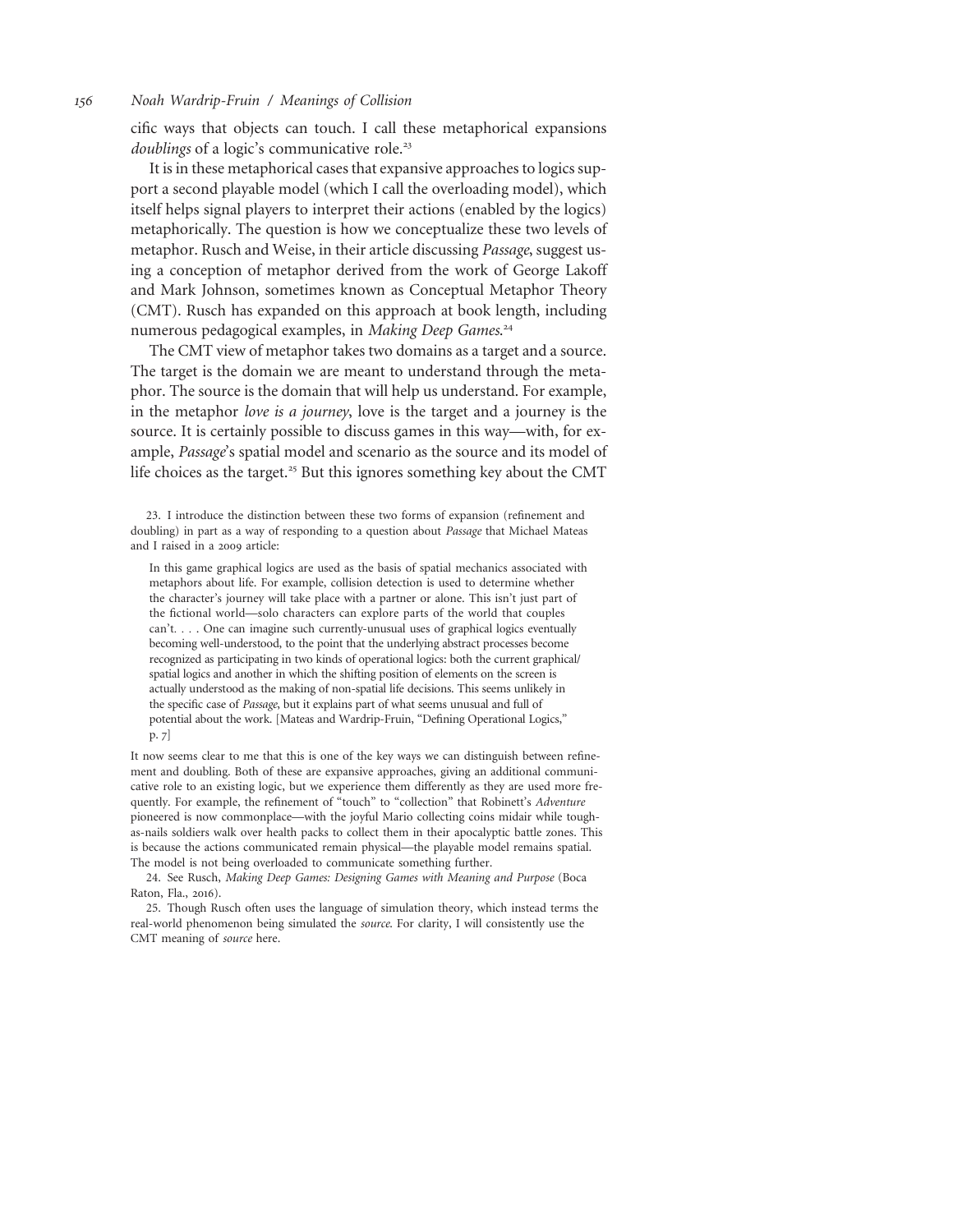conception of metaphor. For example, take the metaphor, An idea is a building. For this metaphor, it makes sense to ask questions such as, "What is the foundation of this idea?" But it doesn't make sense to ask, "What is the HVAC system of this idea?" because the metaphorical mapping is to an idea of a building (a source) that is highly abstract and schematic, without specifics such as HVAC systems. In his overview of the evidence supporting CMT, Raymond W. Gibbs, Jr. explains why CMT proponents believe this happens:

CMT does not maintain that all aspects of the source domain are mapped onto the target domain in metaphorical expressions or conceptual metaphors. One proposal within CMT, named the "invariance hypothesis," states, "metaphorical mappings preserve the cognitive topology (that is, the image-schematic structure) of the source domain."... Image schemas are not propositional in nature, but are highly abstract or schematic.<sup>26</sup>

On the other hand, when we are building a game, the metaphorical mapping is made to every specific element of the game. Getting all these specifics to work appropriately for the metaphor is very challenging and can prove impossible, as recounted in the development stories in Rusch's book.

If we want a more formal way of understanding this kind of metaphorical overloading of a very specific source (a game's specific playable model and scenario), CMT is not the right approach. In his book Phantasmal Media, D. Fox Harrell presents a more appropriate alternative. Harrell provides a detailed account of Passage that shows how each aspect of the implemented, playable version of the game maps to ideas the game is expressing metaphorically, using an approach he calls "morphic semiotics."<sup>27</sup> This approach is intriguing not only because it accounts for the specifics, but also because it can be expressed formally—so that computing systems can, for example, blend together metaphors expressed in this form. Harrell has demonstrated, through his own creative work, some of the exciting possibilities this opens.

<sup>26.</sup> Raymond W. Gibbs, Jr., "Evaluating Conceptual Metaphor Theory," Discourse Processes 48 (Oct. 2011): 535–36. In the particular case of "'Theories are buildings'," Gibbs notes that it can also be seen as a complex metaphor (combining "'Persisting is remaining erect'" and "'Structure is physical structure'") which motivates metaphorical inferences such as needing support, while not motivating those about HVAC, windows, and many other aspects of buildings (p. 537).

<sup>27.</sup> See D. Fox Harrell, Phantasmal Media: An Approach to Imagination, Computation, and Expression (Cambridge, Mass., 2013).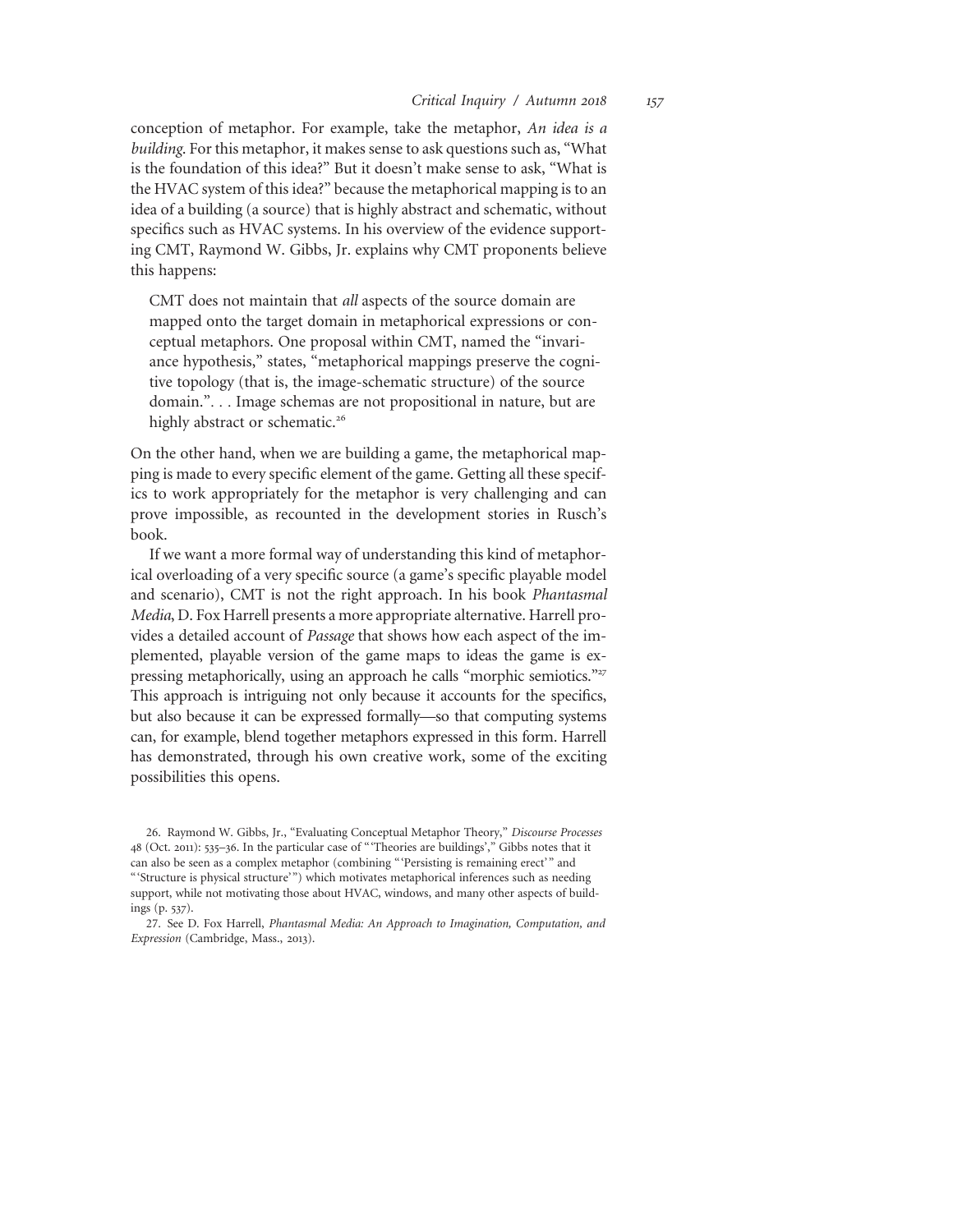But Harrell's analysis also reveals part of what makes Passage's design approach challenging, especially for more complex games. As Harrell notes, "Every element and action in the game reflects an underlying metaphor involving abstract ideas about the passage of time and one's (both Rohrer's and the player's) eventual death."<sup>28</sup> This means that, to make games according to such an approach, every time a new element is added to a game we must understand its role in terms of both the primary and metaphorical models, down to the level of logics.

This is not impossible, as games like Passage demonstrate, but it is also quite a bit more difficult than using the kinds of metaphors studied in CMT. While Passage might seem simple and short, Harrell's reading demonstrates that its metaphorical correspondences are numerous and complex. To take on more challenging topics, following this approach, would require even greater complexity.

Some game creators will choose to follow this path. But there are also other paths. One that seems promising grows from a tradition of gameplay that is, in each instance, even simpler and shorter than that found in Passage.

## Sequence and Remapping: WarioWare and Dys4ia

Two decades after Tax Avoiders, video game audiences already had widespread expectations of expansive uses for navigation and collision detection, as well as widespread familiarity with certain conventional, nonmetaphorical expansions (such as collision detection's use to represent Adventure-style collection, combat, and object use). This made it possible to create commercial games that not only depend on this expectation and familiarity but that can be read as comments on them. A notable example is WarioWare, Inc.: Mega Microgame\$!—a 2003 game framed as the nefarious Wario's attempt to cash in by creating a video-game company.<sup>29</sup> Wario and his friends create games that use collision detection and navigation in many ways familiar to video game players: space ships shooting, characters collecting coins, athletes catching balls, characters jumping over obstacles and onto enemies, cars dodging other cars, athletes skiing around obstacles, a customer catching a drink as it slides down a bar (reversing the sit-

28. Ibid., p. 165. Harrell is building on the work of Joseph Goguen, whose semiotic work bridges the traditions of Ferdinand de Saussure and Charles Sanders Peirce.

29. See WarioWare, Inc.: Mega Microgame\$!, dev. Nintendo R&D1 (2003). The "microgames" referred to in the title are the primary content of the game. Each presents a small scenario, in which the player is asked to accomplish a simple goal, with limited available actions, in a small amount of time. However, the first time a microgame (or variant) is presented, it may be a challenge to understand the goal, the available actions, and/or the mappings of actions to on-screen entities.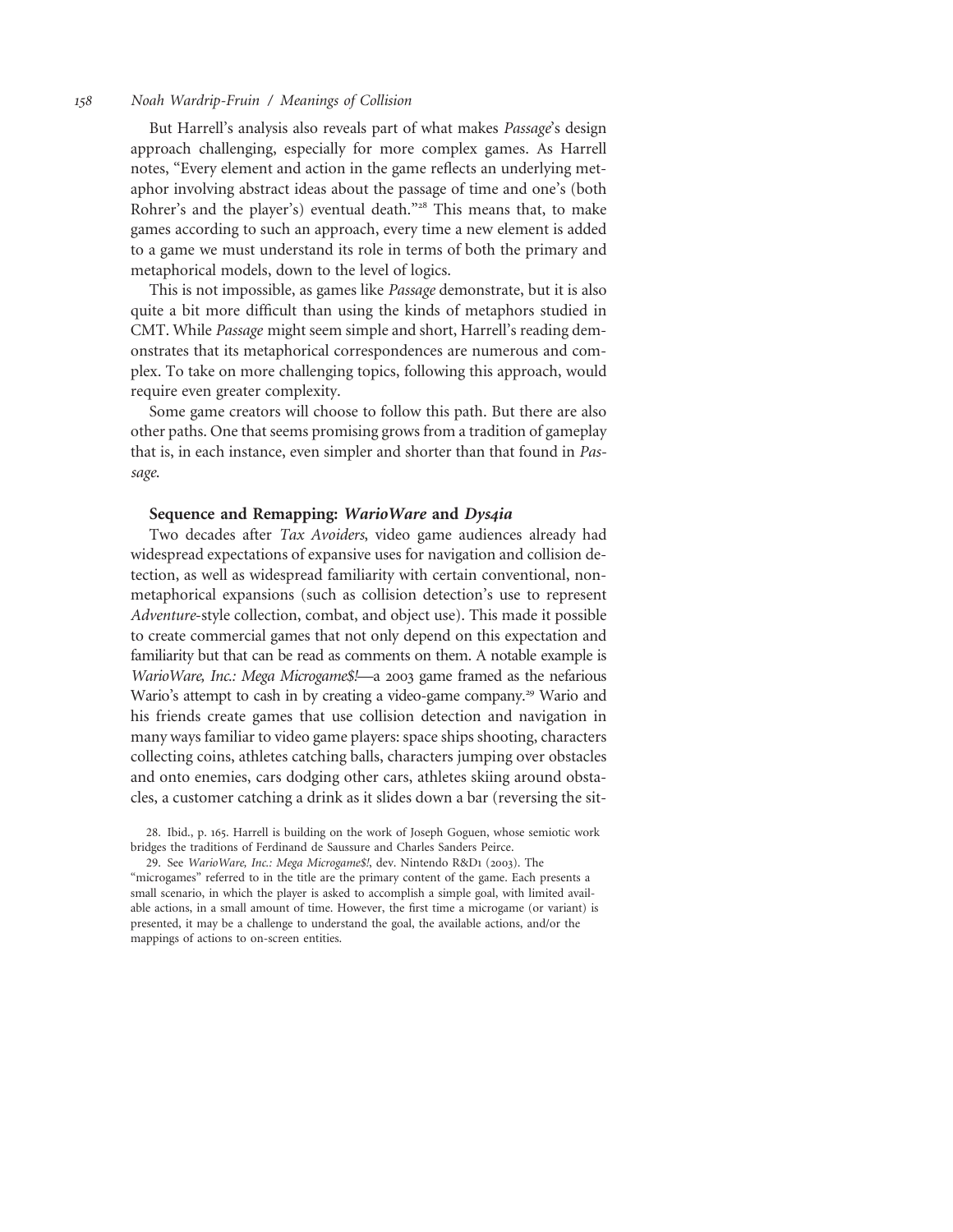uation of Tapper [1983], an arcade bartending game), and so on. However, these scenarios are presented in much greater variety and quicker succession than in most games, with generally short timers for completion, creating a sense of disorientation even from these familiar tropes. Part of this disorientation comes precisely from the way that the learning process important to navigation—and the identification and agency it produces—is disrupted. As Chaim Gingold observes:

Sometimes a WarioWare micro game will start, and I'll understand the fiction, goal, and controls, but fail to map myself into the right object. My goal is to keep a creature under a spotlight, and I often guess incorrectly as to whether my directional buttons move the spotlight or the creature. If I were consistently mapped to a particular character, such as Mario, there would be no such confusion.<sup>30</sup>

Further, in WarioWare the logics of collision detection and navigation are also used in situations that are perhaps no more unusual than in the microgames that reference past games but that are unfamiliar (alternative) as game representations, and thereby reveal a certain absurdity even in the more traditional uses with which they are intermixed. These include a character catching falling clothes to get dressed (fig. 6), a racecar fleeing from giant soccer balls, a character falling on a diamond to mine it from the ground, pieces of a robot falling and stacking as an assembly process, and an anime-style character sniffing mucus back up her nose (with a lighthouse, dark ocean, and starry sky in the background). This gameplay experience emphasizes both the flexibility with which we are accustomed to interpreting these logics as well as the continuity of the Nintendo Game Boy Advance (the 2003 game's platform) with the models of space and interaction in earlier generations of game systems, tracing back to Atari's VCS. This formula was so successful that it continued on a variety of other Nintendo platforms, with WarioWare: Touched! (2004) performing a similar approach to the touch screen interaction of the Nintendo DS and WarioWare: Smooth Moves (2006) undertaking this for the Nintendo Wii's motion-sensing remote.

Anna Anthropy's 2012 game *Dys4ia* is built from a series of microgames, much like WarioWare.<sup>31</sup> But while WarioWare's microgames avoid metaphorical doubling and overloading, Dys4ia embraces them and employs

<sup>30.</sup> Chaim Gingold, "What WarioWare Can Teach Us about Game Design," review of WarioWare Inc.: Mega MicroGame\$, Game Studies 5 (Oct. 2005), www.gamestudies.org/0501 /gingold/

<sup>31.</sup> This and subsequent discussion and quotations refer to Dys4ia, dev. Anna Anthropy (2012).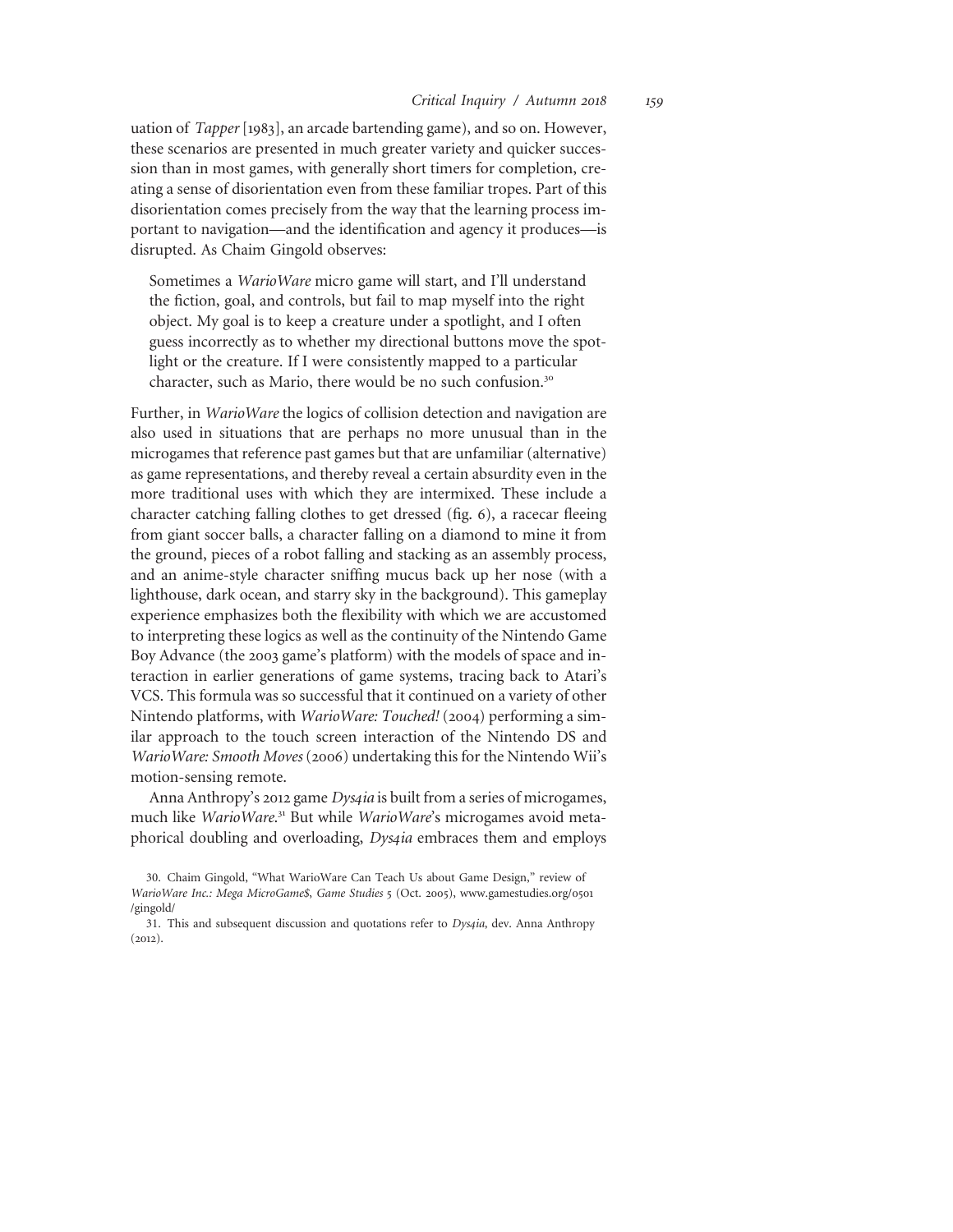

FIGURE 6. Catching falling clothes. Screenshot of WarioWare, Inc.: Mega Microgame\$!, dev. Nintendo R&D1 (2003), on a Flash emulator at www.arcadespot.com/game/wario-ware-inc/

refinement and alternative uses as well. *Dys4ia* also explores something not yet discussed in this essay—what happens when metaphorical overloading is used in the context of a familiar game design.

Dys4ia does these things in a context very different from WarioWare's. While WarioWare is presented with a minimal frame story (and a knowing wink) Dys4ia tells Anthropy's specific story of beginning, as a transgender woman, to take estrogen. This is a topic that might result in a complex, perhaps belabored metaphor if taken on as a single game using an expansive approach. Dys4ia shows how it can be addressed successfully as a series of microgames, often by taking approaches familiar to players of WarioWare and employing them in a new way.

One aspect of this can be seen in the games' approaches to repetition. WarioWare's microgames are often repeated (at higher speed) and sometimes combined into boss games that mimic traditional game genres. These combinations are interesting formally, as Gingold notes, in that they illustrate how microgames are in some sense decompositions of game elements familiar from larger games.<sup>32</sup> But in the context of WarioWare's deliberately disposable fictions, the return of previous games (in their original forms or as combinatorial transformations) offers little emotional res-

<sup>32.</sup> See Gingold, "What WarioWare Can Teach Us About Game Design."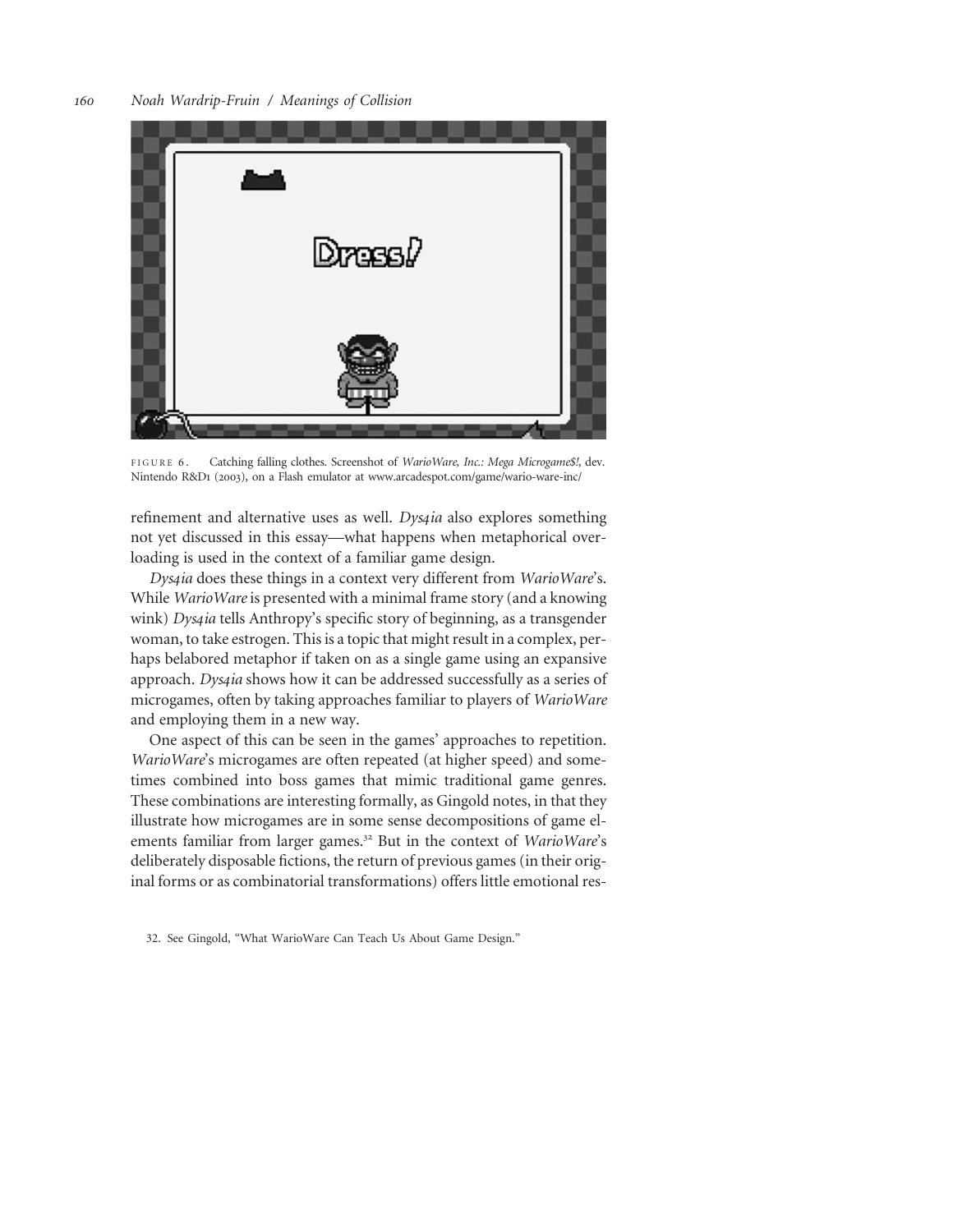onance. Dys4ia, in contrast, uses transformed repetition as a key element of its emotional communication.

While *Dys4ia* contains a number of microgames that treat spatial models in a mostly alternative manner, such as a series of walking-home microgames, here I will focus on those that operate in an expansive mode. One set of these presents speech bubbles as physical objects. In the first microgame of this series, appearing in the Gender Bullshit phase of *Dys4ia*, two pairs of flapping lips project speech bubbles containing male (Mars) symbols across the screen, representing "feminists" not accepting Anthropy as a woman (fig. 7a). The player character is represented by a shield that moves up and down the screen, like a Pong paddle—and as in Pong, the offscreen space is also important to the player.

Collision between the speech bubbles and the shield causes it to strobe visually, an indication of taking damage used in many games; unlike in Pong, the collision does not cause the objects to bounce back. Speech bubbles that get past the shield cause new speech bubbles containing iconic swearing to appear from that side, analogous to the other side scoring a point in Pong. Tellingly, there is no way for the player's/Anthropy's side to score points in this conversation—either in the literal space of the Pong variant or in the metaphorical space of the gender accusation.

A transformed version of this microgame appears in the third phase of Dys4ia, Hormonal Bullshit. The shield representing Anthropy and the player has moved to the right-hand side, where the aggressor lips appeared in the previous version. Now a single pair of lips, representing Anthropy's



FIGURES 7a AND 7b. The first of three versions of a *Pong*-like conversation microgame; speech bubbles are hurtful whether intercepted or not (left). The second of the three conversation microgames; speech bubbles bring a tear if intercepted, no response if not (right). Screenshots of Dys4ia, dev. Anna Anthropy (2012).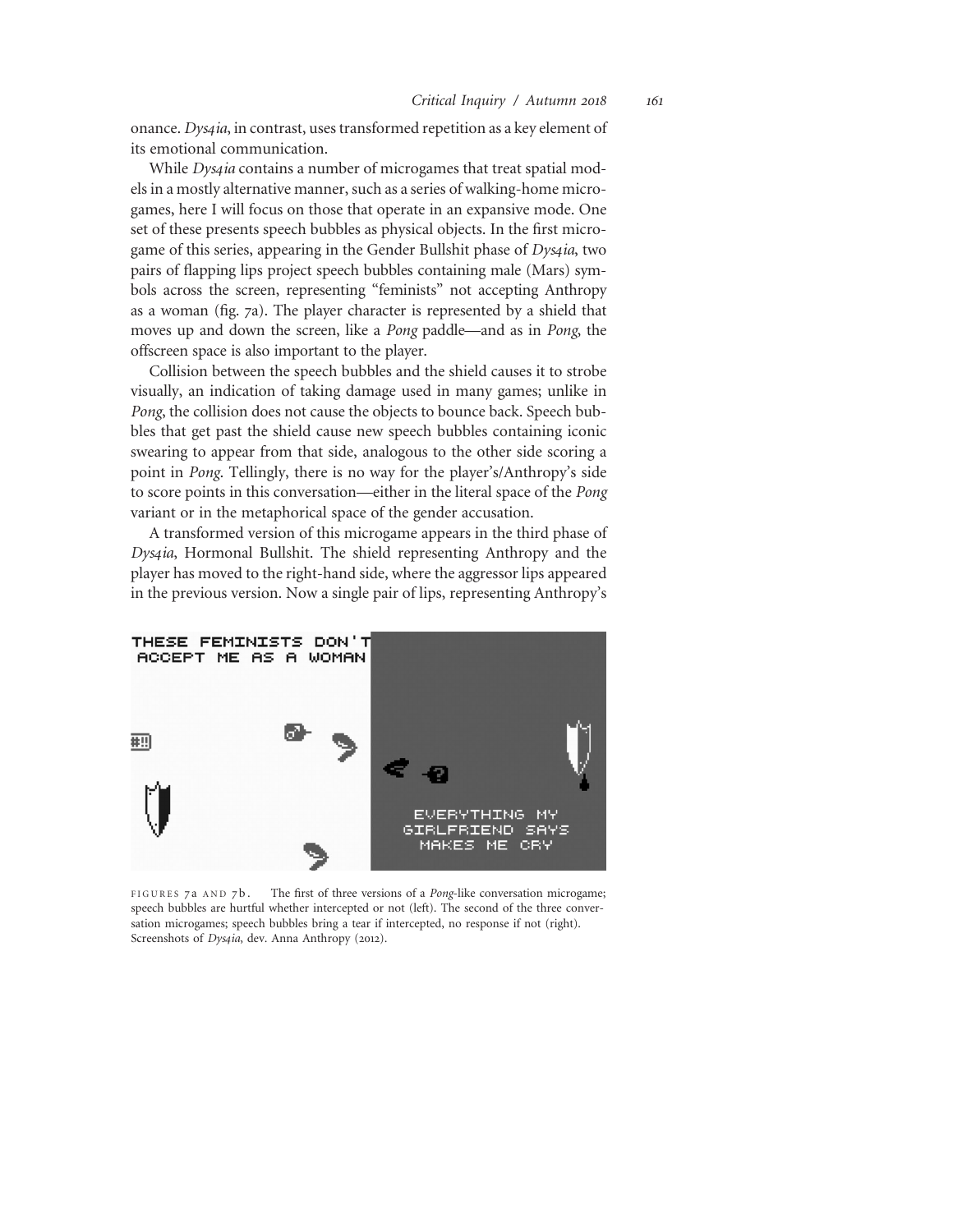girlfriend, appear on the left-hand side, projecting speech bubbles containing question marks (fig. 7b).

In this version, collision once again does not result in the speech bubbles bouncing back. Instead, the shield sheds a tear, and text on the screen informs the audience, "Everything my girlfriend says makes me cry." But the other element of gameplay calls this assertion into question. If the player fails to move the shield to collide with the speech bubbles—the situation that would correspond with failure in Pong—it appears that nothing happens. In other words, if the player/Anthropy exerts effort to converse, the experience is painful. But without effort, or with failed effort, the worse result is no response to the girlfriend's attempts to reach out.

The last version of this microgame appears in the final phase of Dys4ia, It Gets Better? The shield representing Anthropy and the player has returned to the left side, and two pairs of lips again project speech bubbles containing male symbols—the same characters still saying Anthropy is a man. But now, if the shield collides with one of the bubbles, it bounces back and is transformed into a speech bubble containing a female (Venus) symbol (fig. 8a). When these transformed symbols collide with the lips, the lips strobe as the shield did in the first microgame (taking damage). And when the speech bubbles projected by the lips aren't intercepted by the shield, the results are curious. Sometimes there is no response—the gender accusations no longer seem to impact Anthropy/the player. But at other times the gender accusations bounce back, and are transformed, on their



FIGURES 8a and 8b. The third conversation microgame; speech bubbles bounce back if intercepted and sometimes even when not (left). A Tetris-like piece shifting through a wide range of shapes and colors, moving toward a wall that has been opened enough (through earlier play) to admit many of them through (right). Screenshots of Dys4ia.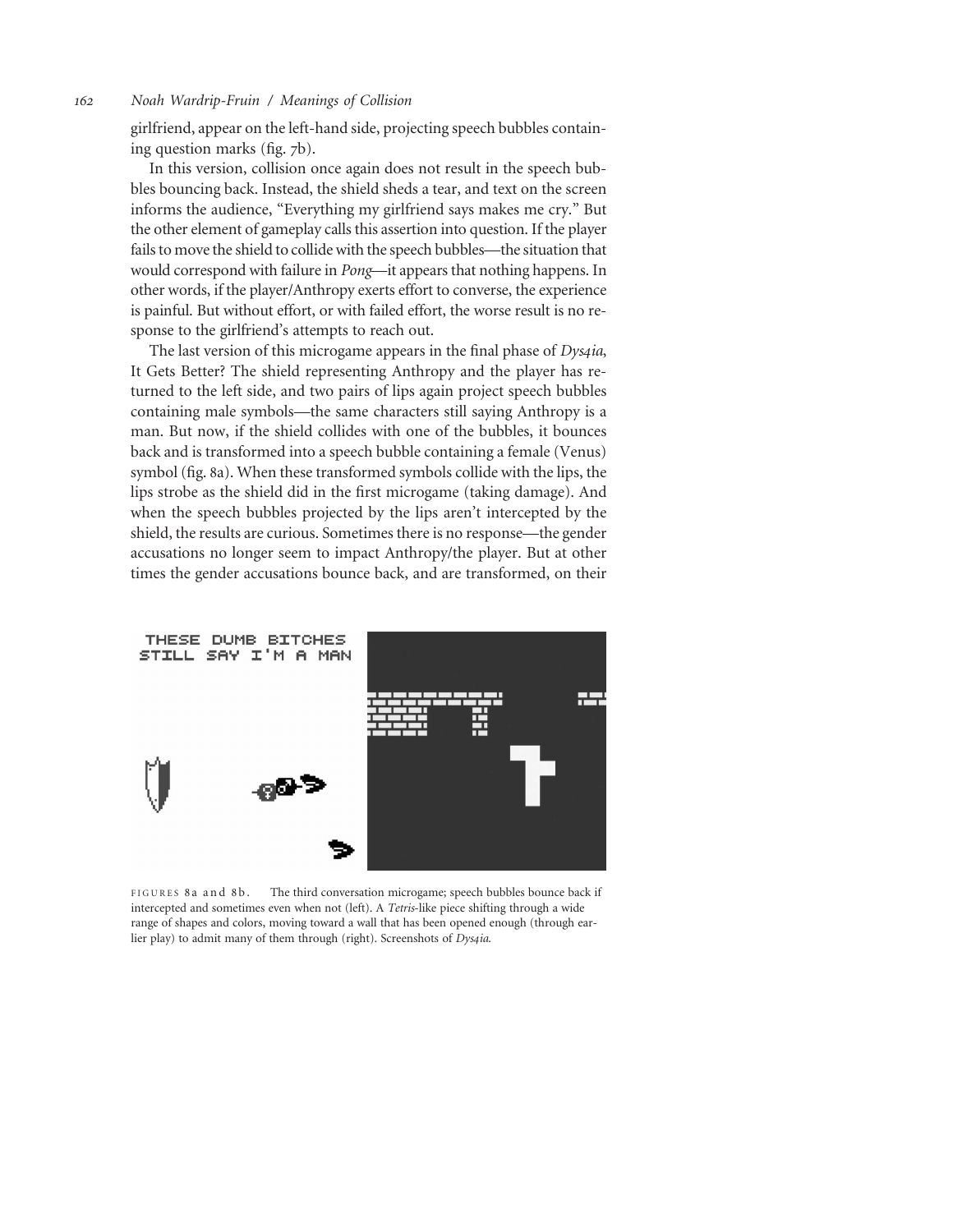own—they no longer always require effort from Anthropy/the player to be rebutted.

A number of other microgame progressions in *Dys4ia* use expansive approaches to spatial models. As with the Pong-like conversation microgames, these are often explicitly modeled on elements of well-known games. A particularly striking example features a Tetris-like piece and a Breakout-like wall. At the start of *Dys4ia* the player is asked to move the piece through the wall, but discovers it is impossible (piece-blocking collision is unavoidable) and text tells us "I feel weird about my body." During the Hormonal Bullshit phase the piece reappears, rotated, with one square dangling and shifting position—passage through the wall is even more clearly impossible. But in the final phase of *Dys4ia* two related microgames appear. In the first, a visually similar wall is opened up through Breakoutstyle gameplay. And the second is the final moment of gameplay, featuring a Tetris-like piece shifting through a wide range of shapes and colors, moving toward a wall that has been opened enough (through earlier play) to admit many of them through (fig. 8b).<sup>33</sup>

In these microgames that use spatial models expansively, *Dys4ia* is in some ways operating similarly to games like Passage. Movement and collision detection are doubled, each with a second communicative role. This supports two simultaneous playable models—a primary spatial one and an overloading one representing another aspect of Anthropy's experience (for example, conversation or body image). But there are two key differences. The first is the rapid succession of different microgames. The second is using elements of well-known games as the basis of many of the microgames with expansive approaches to spatial models.

Dys4ia's succession of microgames supports a metaphorical complexity I will discuss below. At the same time, its rapid switching between microgames, each of which can have initially uncertain rules and roles for the player, produces some of the same disorientation that players experience with WarioWare. And because many of Dys4ia's microgames are simultaneously building two playable models, players are sometimes asked to quickly reorient in two domains, rather than just one. Yet at other times Dys4ia is using spatial models in an alternative way, so that a player who has been keeping two models in mind must collapse back down to one or vice versa—as the gap between two models is opened and collapsed in rapid succession. This is one manner in which *Dys4ia* succeeds in putting

<sup>33.</sup> Even if players never return the ball, in the Breakout-style microgame, it is served twice, which is sufficient to create an opening that many of the Tetris-like pieces could pass through.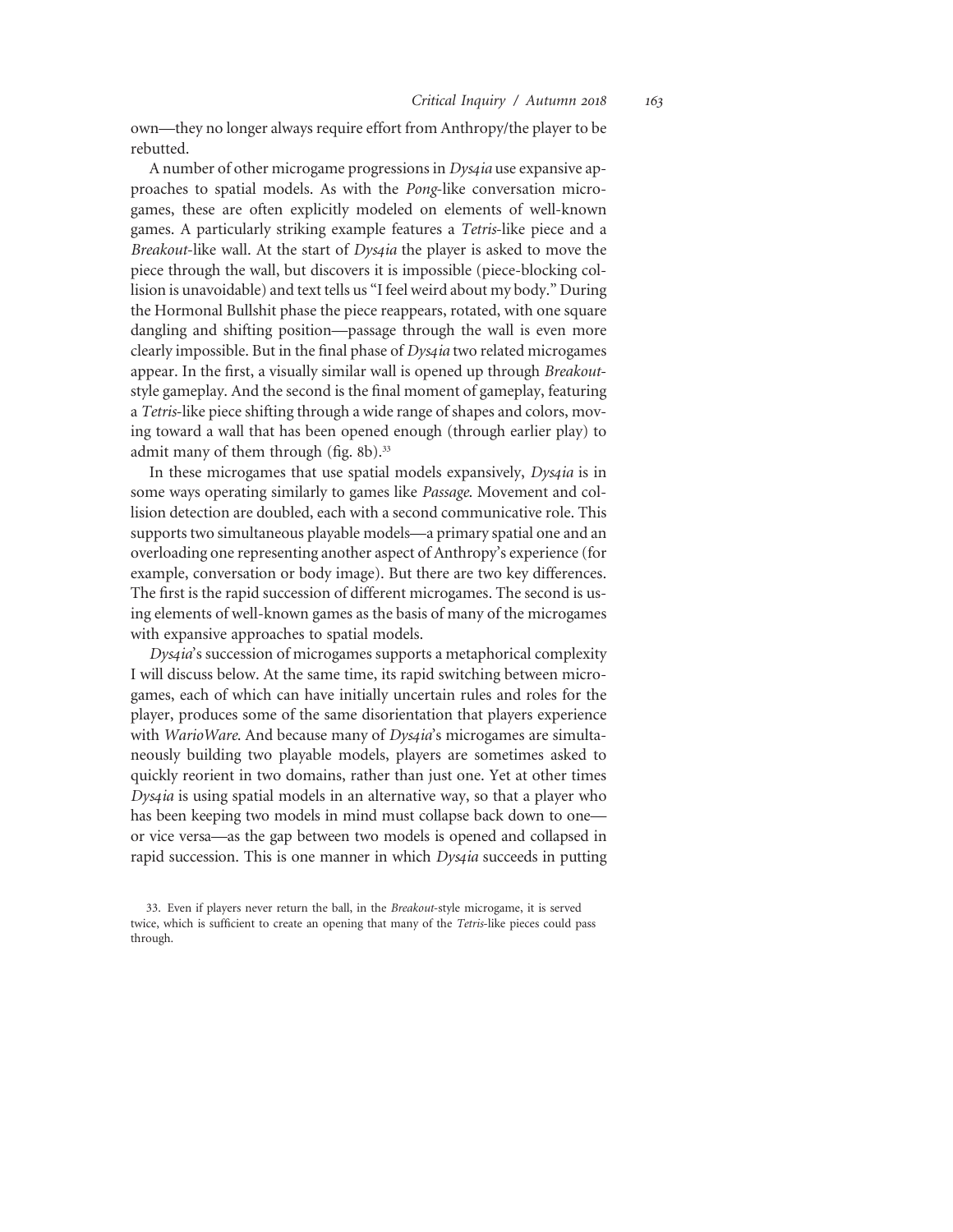its audience in a situation that is an experiential metaphor with that of its protagonist, increasing the potential resonance of its play.<sup>34</sup>

Dys4ia's use of elements from well-known games as the basis of many of its microgames follows a strategy that is not only familiar from WarioWare, but also from many independent and art games (one example might be Layoff [2009]).<sup>35</sup> As Alexei Othenin-Girard explains in "Bodies, Games, and Systems," for *Dys4ia* this is not only an effective means of shaping player expectation (helping scaffold some of the agency and identification that discontinuous microgames undermine) but also provides players with a familiar situation on which to map the (potentially) unfamiliar situation Anthropy communicates through the game:

The familiar nature of the vignettes as game-objects serves both to guide and remap player expectations, such that the experience of playing a vignette serves as an analogy to Anthropy's corresponding experience. Most of *Dys4ia's* players will not know what it is like to have to fight for their preferred gender identification, but most of them will be familiar with the systemic elements of Pong. Since the "lose" condition in Pong mirrors the "failing to protect yourself from hurtful assertions made by others" condition in *Dys4ia*, players can quickly make the emotional analogy between the two. It is important, of course, that Anthropy has chosen the rhetorics of her vignettes carefully.<sup>36</sup>

As a result, *Dys4ia* illustrates two aspects of the potential for overloading of playable models. The first of these is present in all expansive uses of logics and models; while the overloading communicative role may be successful, the original is never entirely effaced. We see this clearly in Passage (the spatial model is always legible spatially, as well as the model of life choices) and in Dys4ia (the spatial models are always legible spatially, as well as the models of conversation, body image, and so on).

What separates Dys4ia from the previous examples is that it is organized as a series of microgames. This allows *Dys4ia* to take an approach different from the complexity of Passage, which seeks to fit several different elements of a model of life choices to elements of a single spatial model and scenario. Instead, in *Dys4ia*, the spatial metaphors in the conversation-*Pong* microgames are incompatible with those of the Tetris piece moving through

<sup>34.</sup> In Rusch's terminology.

<sup>35.</sup> See Layoff, dev. Tiltfactor Lab (2009), www.tiltfactor.org/game/layoff/

<sup>36.</sup> Alexei Othenin-Girard, "Bodies, Games, and Systems: Towards an Understanding of Embodiment in Games," (MFA thesis, University of California, Santa Cruz, 2012), danm.ucsc .edu/sites/default/files/Othenin-Girard\_thesis.pdf, pp. 18–19.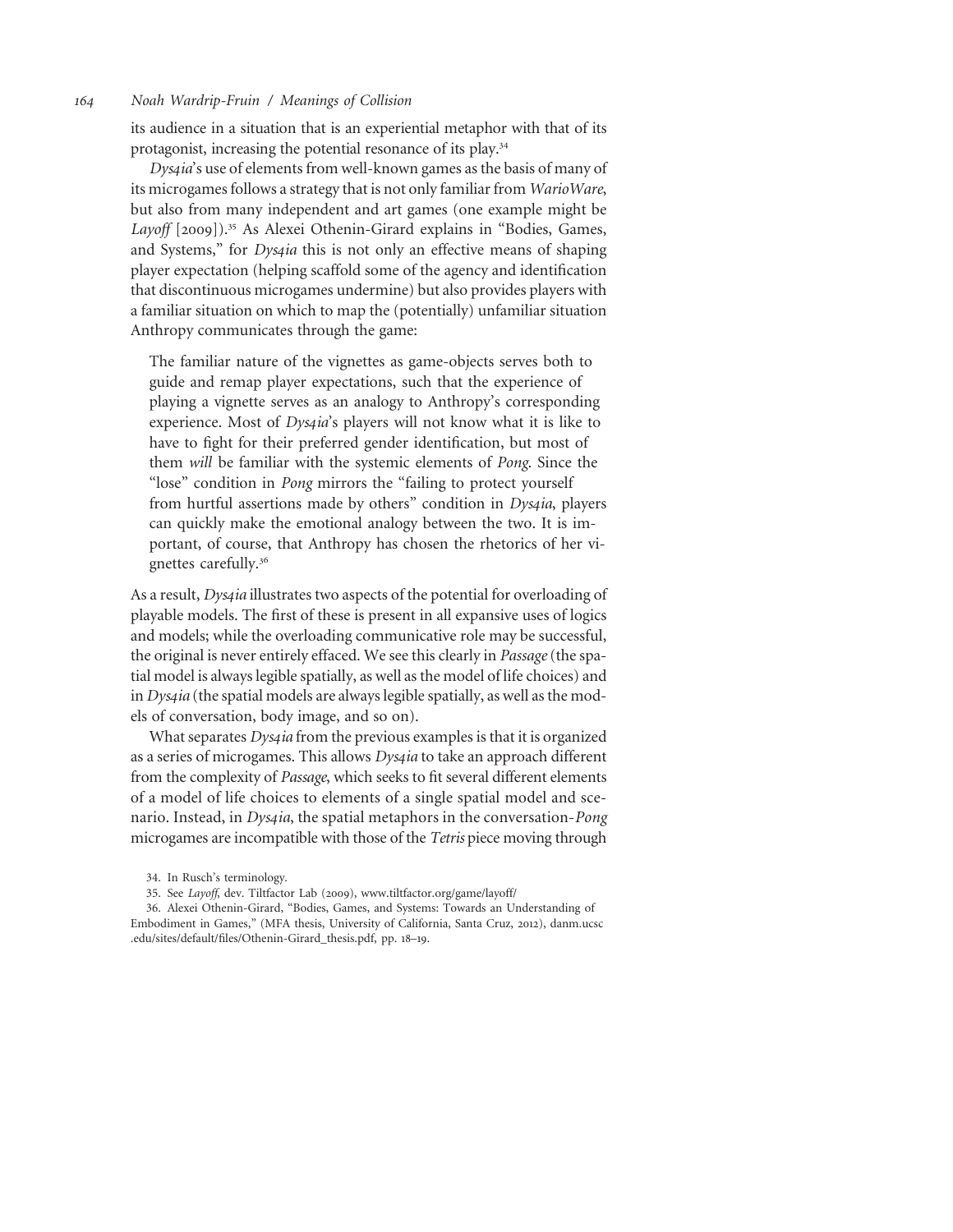the Breakout wall. In the microgame design, each is simple, stands on its own, and serves to deepen the overall experience. If they were combined in one screen, rather than combined through sequence, the result wouldn't work spatially or metaphorically. By reducing what needs to be communicated at any particular moment through the overloading of playable models, Dysqia's design shows an important way forward for expansive approaches.

Second, as discussed above, *Dys4ia* shows how overloading can be used with familiar game designs, producing a doubling of the communication of aspects beyond the logics. The intended audience understands how the referenced game operates at a high level—the player goals, the failure states, and so on. Players know how to play and, unless and until it is demonstrated that they should not (or cannot) play in this manner, they will attempt to. At the same time, as Othenin-Girard suggests regarding *Dys4ia*, players will also interpret elements of the referenced game in terms of the second, expansive playable model.<sup>37</sup> For example, in the second and third iteration of *Dys4ia's* conversation-Pong microgames, we might not interpret the lack of response to speech bubbles moving past the shield as meaning anything if we did not already know that this is the circumstance that players work hard to avoid while playing Pong.

Taken together, *Dys4ia's* strategies show that the microgame sequencing approach and remapping of familiar game elements have strong potential for communication regarding a wide range of topics—moving beyond the familiar domains of games such as Tax Avoiders and Passage. However, Dys4ia also leaves open a question for future game creation and analysis: how, and whether, these strategies can be used in games that allow for greater player experimentation, creativity, and discovery. While the game as a whole can be a powerful experience, each of *Dys4ia's* microgames is played quite briefly, and often with a focus on understanding its situation. As a result, players do not uncover or enact anything beyond the immediate even to the extent they do in Pong, much less to the extent of Spacewar!, Adventure, or Passage. Moving beyond this might require something more than expansive approaches to logics and models developed for other purposes.

#### Conclusion: Beyond Today's Logics

Looking at games through the lens of operational logics and playable models is revealing in three ways, only two of which have received significant attention above. First, it provides us with a vocabulary for talking

37. See ibid.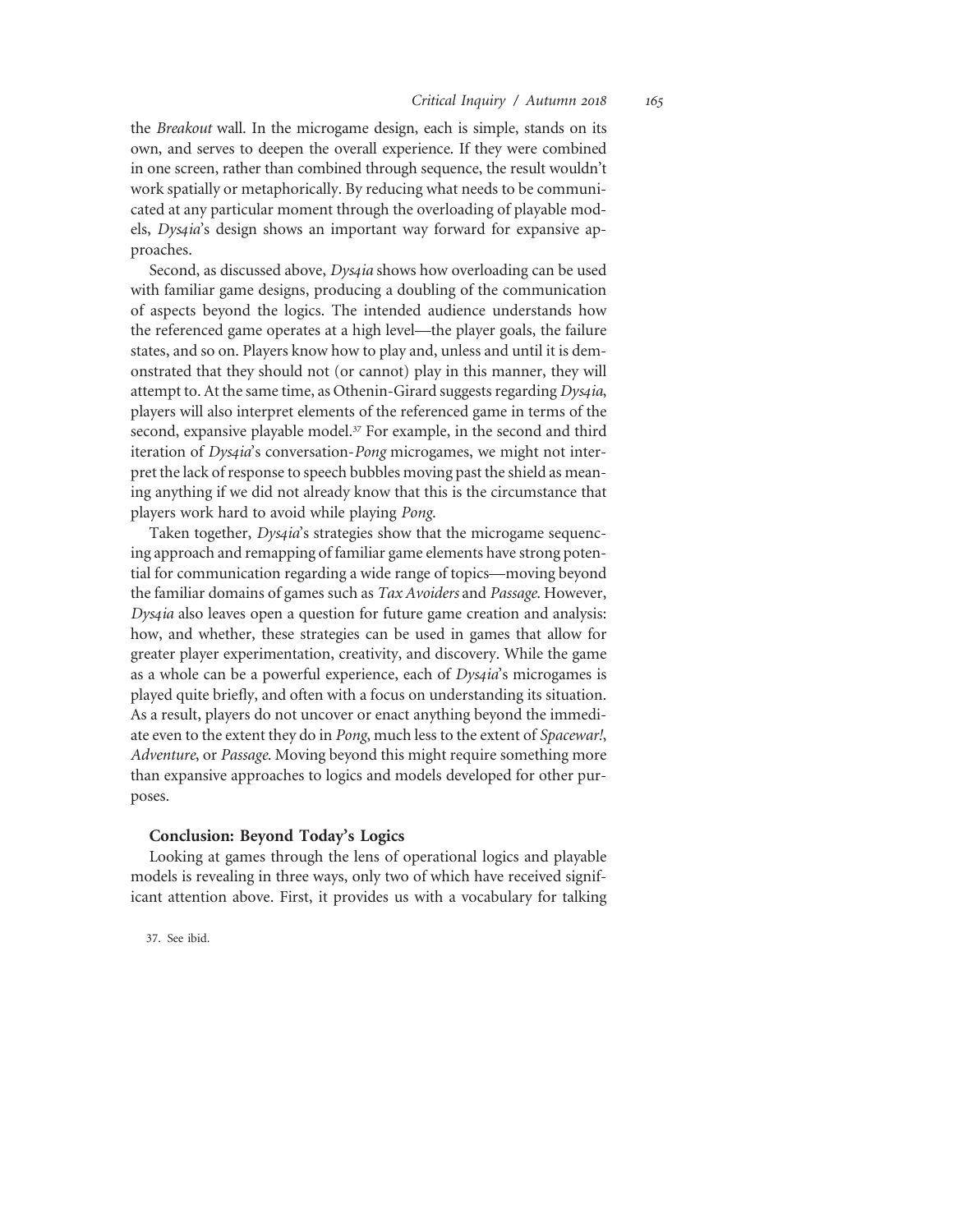about fundamental elements of games that cut across the categories often used in game analysis: process, communication, and play. Second, it helps us understand the design strategies used by innovative game makers to broaden what games can address, as illustrated here by examining expansive approaches. These two aspects of logics and models have been the focus of this essay.

But the cases of Passage and Dys4ia, considered together, are revealing in a third way. Passage demonstrates the metaphorical power of doubling logics and overloading models but also shows the challenges of using this approach beyond the mainstream, broadly familiar ideas found in this game and others such as Tax Avoiders. If we try to imagine, for example, how one could add to Passage multiple-character relationships, that perhaps change over time, or additional relationship models to complement its mainstream heteronormativity, we are likely to find ourselves considering changes that would undermine the coherence of either the primary (spatial) or overloading (life choices) domain. On the other hand, Dys4ia demonstrates that sequences of microgames can address significantly more complex and challenging topics. It does this with two strategies: first, by not attempting progressively more complex overloading of the same spatial model (rather, sequencing simple but incompatible overloading models), and second, by building on player familiarity to meaningfully remap elements of game designs that it does not, itself, introduce. But *Dys4ia's* microgame design approach results in play that is so brief and simple, in each instance, that many of the core player experiences we associate with games are foreclosed.

As a result, Passage and Dys4ia demonstrate two things worth our consideration. The first is the potential power of one of the primary strategies game creators are using for broadening what games can address: an expansive approach to logics and models. But the second is the challenges and limitations of this approach, especially when trying to use the most welldeveloped of these logics and models for ideas beyond the broadly familiar mainstream.

There is another way of putting this. Game creators have been remarkably creative and successful at expanding what can be communicated through logics and models that have arisen out of military investment, but unsurprisingly, this work is challenging and remains limited. In this essay I have focused on continuous spatial models—the result of the development of computer graphics pushed forward by military funders for purposes such as flight simulators for training fighter pilots. The other most developed set of logics and models for game design focus on resources—developed as part of tabletop Kriegsspiel games by European armies and further refined,